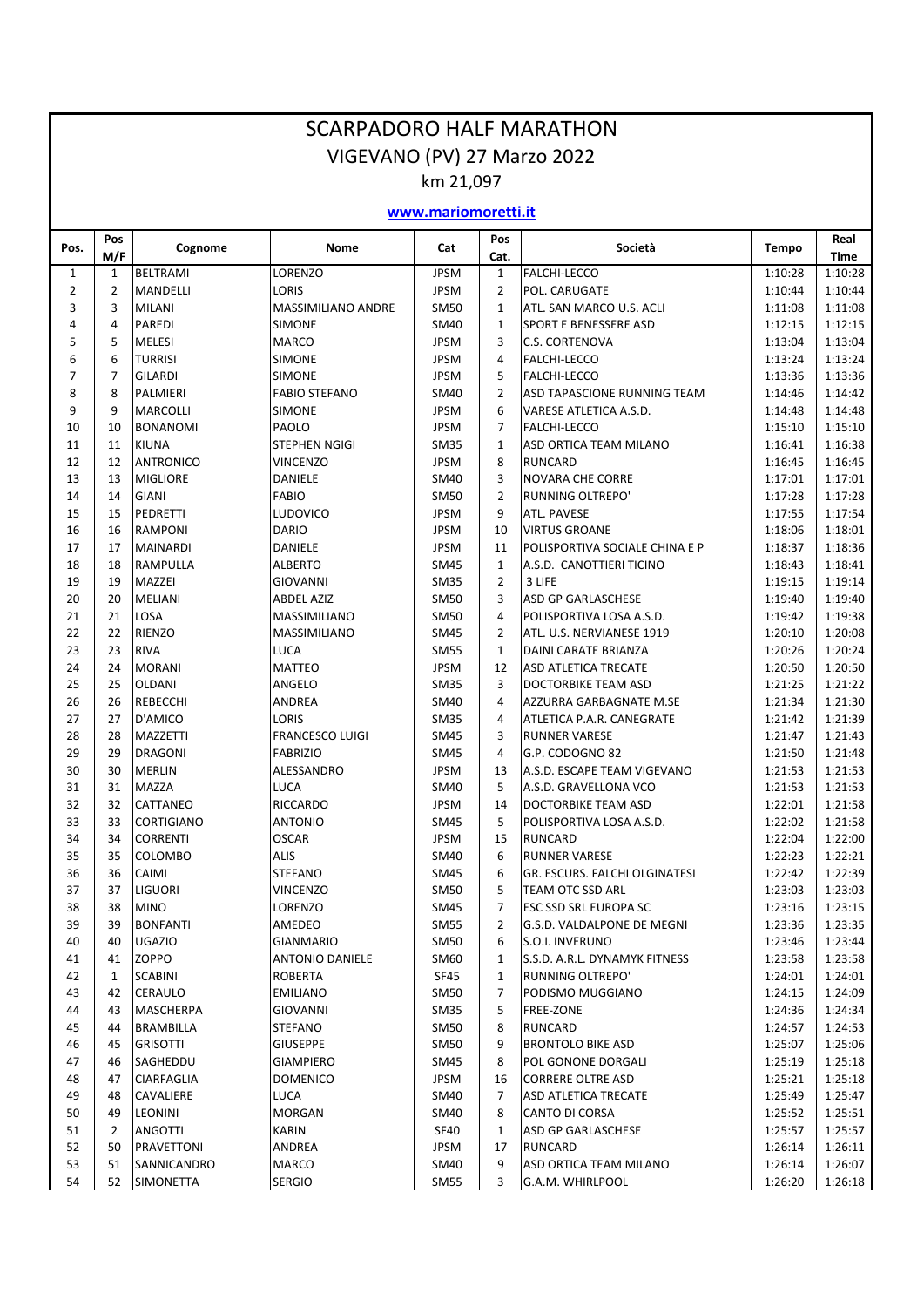| 55  | 53  | <b>MORANI</b>     | <b>DAVIDE</b>           | SM35        | 6              | ASD ATLETICA TRECATE              | 1:26:29 | 1:26:29 |
|-----|-----|-------------------|-------------------------|-------------|----------------|-----------------------------------|---------|---------|
| 56  | 54  | <b>REGINA</b>     | <b>MARINO</b>           | SM45        | 9              | <b>ASD BUMBASINA RUN</b>          | 1:26:31 | 1:26:28 |
| 57  | 55  | <b>SIVIERO</b>    | <b>MATTEO</b>           | <b>SM35</b> | $\overline{7}$ | ASD AMICI DELLO SPORT PODISTIC    | 1:26:37 | 1:26:36 |
| 58  | 56  | <b>VITALE</b>     | ANDREA                  | <b>JPSM</b> | 18             | A.S.D. CASTLERUN                  | 1:26:37 | 1:26:35 |
| 59  | 57  | PENNISI           | DANIELE                 | SM45        | 10             | A.S.D. CANOTTIERI TICINO          | 1:26:38 | 1:26:26 |
| 60  | 58  | <b>MONTIN</b>     | <b>MICHELE</b>          | <b>SM50</b> | 10             | G.S. MARATONETI CASSANO M.GO      | 1:26:41 | 1:26:38 |
|     |     |                   |                         |             |                |                                   |         |         |
| 61  | 3   | <b>CAPORUSSO</b>  | <b>ANNA</b>             | <b>SF35</b> | $\mathbf{1}$   | G. S. AVIS IVREA                  | 1:26:53 | 1:26:51 |
| 62  | 59  | <b>BELTRAMI</b>   | VALTER                  | <b>SM50</b> | 11             | <b>RUNNING OLTREPO'</b>           | 1:26:53 | 1:26:50 |
| 63  | 60  | <b>DE GRANDIS</b> | <b>SHASA</b>            | <b>JPSM</b> | 19             | ATLETICA MENEGHINA                | 1:26:54 | 1:26:50 |
| 64  | 61  | <b>BRIVIO</b>     | ALESSANDRO              | <b>SM55</b> | 4              | AVIS MARATHON VERBANIA            | 1:26:55 | 1:26:53 |
| 65  | 62  | <b>CIOMMEI</b>    | <b>FABRIZIO</b>         | <b>SM35</b> | 8              | <b>MARATONETI GENOVESI</b>        | 1:27:02 | 1:26:59 |
| 66  | 63  | <b>CHIAFFONI</b>  | PIETRO                  | SM40        | 10             | <b>RUNCARD</b>                    | 1:27:02 | 1:27:00 |
| 67  | 64  | <b>PIOVAN</b>     | CLAUDIO                 | <b>SM50</b> | 12             | <b>G.S. SAN MARTINO</b>           | 1:27:04 | 1:27:01 |
| 68  | 65  | <b>FERRAROTTO</b> | <b>ROBERTO</b>          | <b>SM50</b> | 13             | ATLETICRALS2-TEATRO ALLA SCALA    | 1:27:09 | 1:27:00 |
| 69  | 66  | <b>FIGUCCIO</b>   | <b>ANTONINO</b>         | <b>SM45</b> | 11             | <b>GRUPPO PODISTI CIARLASCHI</b>  | 1:27:52 | 1:27:51 |
| 70  | 67  | <b>ROMA</b>       | CARLO                   | <b>SM50</b> | 14             | RUNNING TEAM MOTTA VISCONT        | 1:27:54 | 1:27:51 |
| 71  | 68  | <b>MASCELLI</b>   | LUCA                    | <b>SM50</b> | 15             | <b>GUBBIO RUNNERS</b>             | 1:28:12 | 1:28:04 |
| 72  | 69  | <b>CASERIO</b>    | <b>DAVIDE</b>           | <b>SM45</b> | 12             | <b>BUCCELLA RUNNERS VIGEVANO</b>  | 1:28:26 | 1:28:23 |
| 73  | 4   | <b>DANI</b>       | <b>MARTA</b>            | <b>JPSF</b> | $\mathbf{1}$   | RUNNERS VALBOSSA-AZZATE           | 1:28:28 | 1:28:25 |
| 74  | 70  | <b>CARUSO</b>     |                         | <b>JPSM</b> |                |                                   |         | 1:28:27 |
|     |     |                   | <b>STEFANO</b>          |             | 20             | PODISTICA MEZZANESE               | 1:28:30 |         |
| 75  | 71  | <b>NATRELLA</b>   | <b>NICOLA</b>           | <b>JPSM</b> | 21             | <b>RUNCARD</b>                    | 1:28:48 | 1:28:43 |
| 76  | 72  | <b>MANFRINI</b>   | <b>VALERIO VINCENZO</b> | SM45        | 13             | A.S.D. CANOTTIERI TICINO          | 1:28:48 | 1:28:43 |
| 77  | 73  | <b>CERRI</b>      | <b>NATALE LUIGI</b>     | <b>SM50</b> | 16             | <b>ONDAVERDE ATHLETIC TEAM</b>    | 1:28:50 | 1:28:49 |
| 78  | 5   | <b>VIOLA</b>      | SIMONA                  | <b>SF50</b> | $\mathbf{1}$   | G.P. AVIS PAVIA                   | 1:28:53 | 1:28:51 |
| 79  | 74  | <b>NOVARA</b>     | <b>MAURIZIO</b>         | SM40        | 11             | RUNCARD                           | 1:29:03 | 1:28:51 |
| 80  | 75  | <b>BRAIBANTI</b>  | LUCA                    | <b>SM50</b> | 17             | <b>RUNCARD</b>                    | 1:29:07 | 1:29:02 |
| 81  | 76  | LANGHI            | CARLO                   | <b>SM50</b> | 18             | A.S.D. CIRCUITO RUNNING           | 1:29:14 | 1:29:13 |
| 82  | 77  | <b>VOLPINO</b>    | LORENZO                 | <b>SM50</b> | 19             | <b>RUNCARD</b>                    | 1:29:19 | 1:29:17 |
| 83  | 78  | <b>CAPRA</b>      | ANDREA                  | <b>SM50</b> | 20             | <b>STAR RUN</b>                   | 1:29:31 | 1:29:31 |
| 84  | 79  | <b>FRANCHETTI</b> | <b>ROBERTO</b>          | SM65        | $\mathbf{1}$   | POL. ALBOSAGGIA                   | 1:29:36 | 1:29:32 |
| 85  | 80  | <b>BARBERIS</b>   | RAFFAELE                | <b>SM45</b> | 14             | OPERA RUNNERS A.S.D.              | 1:29:38 | 1:29:34 |
| 86  | 81  | <b>GALLINI</b>    | MATTEO                  | <b>SM40</b> | 12             | <b>RUNNING OLTREPO'</b>           | 1:29:42 | 1:29:39 |
| 87  | 82  |                   | PAOLO                   |             | 5              |                                   |         |         |
|     |     | <b>SEMPIO</b>     |                         | <b>SM55</b> |                | A.S.D. ESCAPE TEAM VIGEVANO       | 1:29:54 | 1:29:51 |
| 88  | 83  | <b>NEMBRO</b>     | ALESSANDRO              | <b>SM45</b> | 15             | A.S.D. ESCAPE TEAM VIGEVANO       | 1:29:54 | 1:29:52 |
| 89  | 84  | <b>GIULIANI</b>   | MARCO                   | SM40        | 13             | A.S.D. ESCAPE TEAM VIGEVANO       | 1:29:55 | 1:29:52 |
| 90  | 85  | <b>BARENGHI</b>   | ANDREA                  | SM40        | 14             |                                   | 1:30:21 | 1:30:17 |
| 91  | 86  | <b>BALLERINI</b>  | ANDREA                  | SM50        | 21             | <b>RUNNING OLTREPO'</b>           | 1:30:27 | 1:30:24 |
| 92  | 87  | ROCCHITELLI       | <b>GIULIO</b>           | SM45        | 16             | PRO PATRIA A.R.C. BUSTO A.        | 1:30:27 | 1:30:24 |
| 93  | 88  | <b>CUSCITO</b>    | <b>FILIPPO</b>          | <b>SM50</b> | 22             | <b>RUNCARD</b>                    | 1:30:27 | 1:30:22 |
| 94  | 89  | <b>MAINARDI</b>   | <b>NICOLA</b>           | <b>SM35</b> | 9              | POLISPORTIVA SOCIALE CHINA E P    | 1:30:34 | 1:30:32 |
| 95  | 90  | <b>BERTONE</b>    | <b>MANUEL</b>           | SM40        | 15             | RUNNING OLTREPO'                  | 1:30:35 | 1:30:30 |
| 96  | 91  | LORENZATO         | SIMONE                  | SM45        | 17             | POL. UNICREDIT                    | 1:30:39 | 1:30:35 |
| 97  | 92  | <b>CLEMENTE</b>   | <b>ROBERTO</b>          | SM50        | 23             | STRAMILANO RUNNING CLUB SSD       | 1:30:45 | 1:30:43 |
| 98  | 93  | <b>GONELLA</b>    | <b>FABIO</b>            | SM40        | 16             | <b>URBAN RUNNERS</b>              | 1:30:48 | 1:30:44 |
| 99  | 94  | <b>SMERIGLIO</b>  | CARLO                   | <b>SM55</b> | 6              | S.I.S. ATL. 86                    | 1:30:57 | 1:30:55 |
| 100 | 95  | <b>FALTRACCO</b>  | <b>MATTIA</b>           | <b>SM35</b> | 10             | NUOVA ATLETICA SAMVERGA ASD       | 1:31:13 | 1:31:12 |
|     |     | <b>TRANCHIDA</b>  | RICCARDO                |             |                |                                   |         | 1:31:17 |
| 101 | 96  |                   |                         | <b>SM35</b> | 11             | A.S. DILETT. G.S.ATL.MAZARA       | 1:31:22 |         |
| 102 | 97  | <b>BAROFFIO</b>   | <b>STEFANO</b>          | SM50        | 24             | LA MICHETTA                       | 1:31:25 | 1:31:20 |
| 103 | 98  | <b>GIBERTI</b>    | STEFANO                 | SM50        | 25             | <b>VERDE PISELLO GROUP MILANO</b> | 1:31:27 | 1:31:08 |
| 104 | 99  | <b>COLOMBO</b>    | MARCO                   | SM40        | 17             | ATL. U.S. NERVIANESE 1919         | 1:31:32 | 1:31:29 |
| 105 | 100 | <b>VERONA</b>     | <b>AURELIO</b>          | SM65        | 2              | A.D.M. PONTE IN VALTELLINA        | 1:31:36 | 1:31:35 |
| 106 | 6   | <b>APRILE</b>     | KATIA                   | SF45        | $\overline{2}$ | ASD CASTELRAIDER                  | 1:31:36 | 1:31:33 |
| 107 | 101 | GIORRANDELLO      | <b>GIOVANNI</b>         | SM50        | 26             | ASD TAPASCIONE RUNNING TEAM       | 1:31:42 | 1:31:36 |
| 108 | 7   | <b>BARUFFALDI</b> | GIORDANA                | SF60        | $\mathbf{1}$   | C.U.S. PAVIA                      | 1:32:02 | 1:32:00 |
| 109 | 102 | <b>MANGANI</b>    | LUCA                    | <b>SM35</b> | 12             | RUNCARD                           | 1:32:07 | 1:32:05 |
| 110 | 103 | <b>RUARO</b>      | CRISTIANO               | SM50        | 27             | ASD ORTICA TEAM MILANO            | 1:32:09 | 1:32:02 |
| 111 | 104 | <b>CECCON</b>     | ANTONELLO               | SM50        | 28             | RUNNING OLTREPO'                  | 1:32:20 | 1:32:17 |
| 112 | 105 | <b>NEGRI</b>      | STEFANO                 | SM50        | 29             | <b>AVIS MARATHON VERBANIA</b>     | 1:32:22 | 1:32:19 |
| 113 | 8   | <b>BRACCIALE</b>  | SIMONA                  | <b>JPSF</b> | $\overline{2}$ | ASD GP GARLASCHESE                | 1:32:27 | 1:32:12 |
|     |     |                   | <b>AURELIO</b>          |             |                |                                   |         |         |
| 114 | 106 | <b>OGLIO</b>      |                         | SM45        | 18             | ATL. ARCISATE                     | 1:32:36 | 1:32:35 |
| 115 | 107 | <b>MANDELLI</b>   | <b>FLAVIO MARCO</b>     | <b>SM55</b> | $\overline{7}$ | <b>RUNNERS DESIO</b>              | 1:32:41 | 1:32:33 |
| 116 | 108 | MASSOLO           | PIERUGO                 | SM60        | 2              | NAVIGLIO RUNNING TEAM ASD         | 1:32:46 | 1:32:42 |
| 117 |     | 109 FERRARIO      | EMILIO MARIA            | SM45        | 19             | <b>G.P. MARCIATORI COGLIATE</b>   | 1:33:04 | 1:32:58 |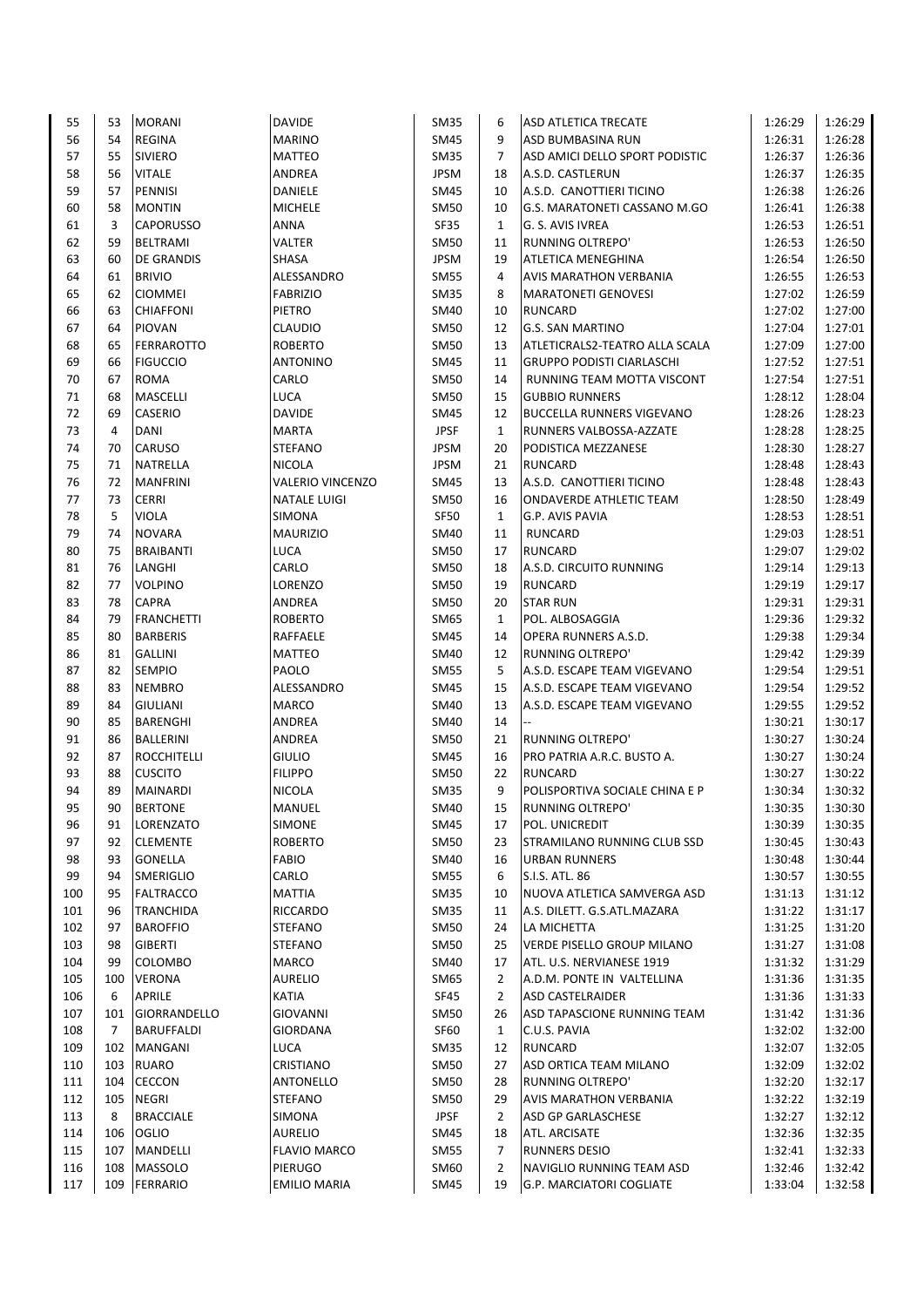| 118 | 110        | <b>FILIPPELLI</b>                | <b>SERAFINO</b>        | SM35                | 13             | <b>VIRTUS GROANE</b>                       | 1:33:04            | 1:32:56 |
|-----|------------|----------------------------------|------------------------|---------------------|----------------|--------------------------------------------|--------------------|---------|
| 119 | 111        | <b>GIUDICI</b>                   | PAOLO                  | SM55                | 8              | ATL. CENTO TORRI PAVIA                     | 1:33:15            | 1:33:11 |
| 120 | 112        | <b>BACIGALUPO</b>                | <b>CHRISTIAN</b>       | <b>SM50</b>         | 30             | <b>ASD ZENA RUNNERS</b>                    | 1:33:17            | 1:33:09 |
| 121 | 113        | <b>BRAMBILLA</b>                 | <b>DAVIDE</b>          | SM45                | 20             | ASD ORTICA TEAM MILANO                     | 1:33:22            | 1:33:07 |
| 122 | 114        | <b>ARCURI</b>                    | <b>BRUNO</b>           | SM50                | 31             | <b>RUNCARD</b>                             | 1:33:25            | 1:33:18 |
| 123 | 9          | LEONI                            | <b>DANIELA</b>         | <b>SF50</b>         | 2              | <b>VIRTUS GROANE</b>                       | 1:33:26            | 1:33:03 |
| 124 | 115        | <b>ARIANO</b>                    | ORESTE                 | <b>SM35</b>         | 14             | <b>RUNCARD</b>                             | 1:33:31            | 1:33:23 |
| 125 | 116        | <b>CASTIGLIONI</b>               | PAOLO                  | JPSM                | 22             | ASD BUMBASINA RUN                          | 1:33:33            | 1:33:32 |
| 126 | 117        | <b>MAZZONI</b>                   | <b>MARCO</b>           | SM45                | 21             | G.S. C.S.I. MORBEGNO                       | 1:33:35            | 1:33:33 |
| 127 | 118        | <b>RUGGERI</b>                   | <b>MATTEO</b>          | JPSM                | 23             | <b>RUNCARD</b>                             | 1:33:43            | 1:33:28 |
| 128 | 119        | <b>MAGGIONI</b>                  | <b>MATTEO</b>          | SM45                | 22             | <b>RUNCARD</b>                             | 1:33:49            | 1:33:41 |
| 129 | 120        | <b>MICCIO</b>                    | PIERLUIGI              | <b>SM45</b>         | 23             | A.S.D. RINCORRO                            | 1:33:55            | 1:33:50 |
| 130 | 121        | <b>TIOZZO</b>                    | <b>FABRIZIO</b>        | SM65                | 3              | ASD GP GARLASCHESE                         | 1:33:56            | 1:33:41 |
| 131 | 122        | DI MAIO                          | <b>CLAUDIO</b>         | <b>SM35</b>         | 15             | <b>ATLETICA VIGEVANO</b>                   | 1:33:59            | 1:33:55 |
| 132 | 123        | <b>SALA</b>                      | <b>EMILIO</b>          | <b>SM55</b>         | 9              | POL. BESANESE                              | 1:34:02            | 1:33:55 |
| 133 | 124        | <b>STRINGA</b>                   | SILVIO                 | SM45                | 24             | SAI FRECCE BIANCHE TRIATHLON               | 1:34:05            | 1:34:04 |
| 134 | 125        | <b>FANTI</b>                     | DANIELE                | SM45                | 25             | <b>ASD CASTELRAIDER</b>                    | 1:34:05            | 1:34:01 |
| 135 | 126        | <b>COLUCCI</b>                   | <b>FRANCESCO PAOLO</b> | <b>SM55</b>         | 10             | <b>RUNNING OLTREPO'</b>                    | 1:34:05            | 1:33:56 |
| 136 | 127        | <b>FOSSATI</b>                   | DANIELE                | SM45                | 26             | <b>RUNNERS DESIO</b>                       | 1:34:08            | 1:34:00 |
| 137 | 128        | SANGALLI                         | ANGELO                 | SM40                | 18             | <b>RUNNERS DESIO</b>                       | 1:34:08            | 1:34:01 |
| 138 | 129        | <b>SCOTTI</b>                    | <b>CLAUDIO</b>         | SM50                | 32             | DK RUNNERS MILANO                          | 1:34:12            | 1:34:10 |
| 139 | 130        | <b>CASTELLI</b>                  | <b>ROBERTO</b>         | SM45                | 27             | <b>CAMPUS VARESE RUNNERS</b>               | 1:34:28            | 1:34:26 |
| 140 | 131        | <b>PROCOPIO</b>                  | <b>FRANCESCO</b>       | SM40                | 19             | KOASS MILANO SSARL                         | 1:34:35            | 1:34:30 |
| 141 | 132        | <b>IULIANO</b>                   | <b>VITTORIO</b>        | SM50                | 33             | POLISPORTIVA SANT'ORSO AOSTA               | 1:34:41            | 1:34:37 |
| 142 | 133        | LOMBARDI                         | <b>ANDREA ENRICO</b>   | SM50                | 34             | A.S. ATL. VALENZA                          | 1:34:44            | 1:34:37 |
| 143 | 10         | <b>IUGA</b>                      | <b>CATI BIANCA</b>     | <b>SF40</b>         | $\overline{2}$ | ATL. NOVESE                                | 1:34:46            | 1:34:35 |
| 144 | 11         | SANDRI                           | <b>STEFANIA</b>        | SF45                | 3              | <b>VIRTUS GROANE</b>                       | 1:34:48            | 1:34:43 |
| 145 | 134        | <b>ADDUCI</b>                    | RAFFAELE               | SM45                | 28             | ATL. NOVESE                                | 1:34:51            | 1:34:48 |
| 146 | 135        | <b>VERSACE</b>                   | LUIGI                  | <b>SM35</b>         | 16             | <b>VIRTUS GROANE</b>                       | 1:34:54            | 1:34:50 |
| 147 | 136        | DE BENEDETTO                     | <b>DARIO</b>           | SM45                | 29             | <b>RUNNERS DESIO</b>                       | 1:34:59            | 1:34:52 |
| 148 | 137        | AGRATI                           | ANDREA                 | SM45                | 30             | AVIS MARATHON VERBANIA                     | 1:35:01            | 1:34:54 |
| 149 | 12         | <b>POCHINTESTA</b>               | <b>ROSA</b>            | SF40                | 3              | QT8-RUN                                    | 1:35:01            | 1:34:57 |
| 150 | 138        | <b>BIANCO</b>                    | CARLO                  | SM55                | 11             | ATLETICA VIGEVANO                          | 1:35:09            | 1:34:53 |
| 151 | 13         | <b>BRIOTTI</b>                   | ADRIANA                | SF50                | 3              | CANOTTIERI MILANO                          | 1:35:24            | 1:35:17 |
| 152 | 139        | <b>FERRANTE</b>                  | ANGELO                 | SM50                | 35             | ASD ORTICA TEAM MILANO                     | 1:35:24            | 1:35:18 |
| 153 | 140        | <b>SERRA</b>                     | <b>ADRIANO</b>         | SM50                | 36             | CANOTTIERI MILANO                          | 1:35:24            | 1:35:18 |
| 154 | 141        | <b>TEORA</b>                     | DANIELE                | SM45                | 31             | EUROATLETICA 2002                          | 1:35:31            | 1:35:24 |
| 155 | 142        | <b>BRANDOLINI</b>                | <b>MAURO</b>           | <b>SM45</b>         | 32             | ASD ORTICA TEAM MILANO                     | 1:35:36            | 1:35:17 |
| 156 | 143        | <b>SARTO</b>                     | VALERIO                | SM45                | 33             | LATIGRE                                    | 1:35:45            | 1:35:16 |
| 157 | 144        | <b>BONASCHI</b>                  | <b>GIOVANNI</b>        | <b>SM35</b>         | 17             | A.S.D. ESCAPE TEAM VIGEVANO                | 1:35:53            | 1:35:23 |
| 158 |            | 145 PISTIS                       | <b>GIOVANNI</b>        | $\mathsf{SM55}$     | 12             | CORRO ERGO SUM RUNNERS                     | 1:36:01            | 1:35:48 |
| 159 | 146        | <b>GATTONI</b>                   | MASSIMO ROBERTO        | SM50                | 37             | ROAD RUNNERS CLUB MILANO                   | 1:36:01            | 1:35:49 |
| 160 | 147        | POGGI                            | <b>GIAMPIERO</b>       | <b>JPSM</b>         | 24             | POLISPORTIVA LOSA A.S.D.                   | 1:36:04            | 1:35:48 |
| 161 | 148        | CARDINALI                        | <b>MAURO</b>           | SM55                | 13             | A.S.D. GRAVELLONA VCO                      | 1:36:06            | 1:36:05 |
| 162 |            | 149 PALUMBO                      | <b>IVAN</b>            | SM40                | 20             | <b>GRUPPO PODISTI CIARLASCHI</b>           | 1:36:13            | 1:36:11 |
| 163 |            | 150 SALGARELLA                   | <b>GIORGIO</b>         | SM50                | 38             | <b>RUNCARD</b>                             | 1:36:15            | 1:35:49 |
| 164 |            | 151 VAROTTO                      | <b>ALBERTO</b>         | SM50                | 39             | ROAD RUNNERS CLUB MILANO                   | 1:36:16            | 1:36:12 |
| 165 |            | 152 BARZAGHI                     | <b>GIOVANNI</b>        | SM55                | 14             | ATL. VIS NOVA GIUSSANO                     | 1:36:26            | 1:36:03 |
| 166 | 153        | CAMAGNI                          | DAVIDE                 | SM45                | 34             | <b>RUNCARD</b>                             | 1:36:31            | 1:36:26 |
| 167 | 154        | BENVEGNU'                        | ALEX                   | SM45                | 35             | ASD TAPASCIONE RUNNING TEAM                | 1:36:35            | 1:36:26 |
| 168 | 155        | <b>MASCHIO</b>                   | <b>GIULIANO</b>        | SM50                | 40             | <b>RUNCARD</b>                             | 1:36:38            | 1:36:35 |
| 169 | 156        | MAGGI                            | LORENZO                | SM40                | 21             | <b>RUNNING OLTREPO'</b>                    | 1:36:39            | 1:36:34 |
| 170 |            |                                  |                        |                     | 18             | A.S.D. ESCAPE TEAM VIGEVANO                |                    | 1:36:25 |
| 171 | 157<br>158 | <b>CIVIDINI</b><br>LAZZATI       | MASSIMILIANO<br>ANDREA | SM35<br><b>SM45</b> | 36             | <b>VIRTUS GROANE</b>                       | 1:36:39<br>1:36:50 | 1:36:41 |
| 172 | 159        | <b>CASTALDO</b>                  | <b>DOMENICO</b>        | SM55                | 15             | <b>RUNCARD</b>                             | 1:37:19            | 1:37:03 |
|     |            |                                  |                        |                     |                |                                            |                    |         |
| 173 | 160        | SPINONI                          | <b>SERGIO</b>          | SM45<br><b>JPSM</b> | 37             | <b>RUNCARD</b>                             | 1:37:20            | 1:36:52 |
| 174 | 161        | <b>MENDITTO</b><br>162 ZACCHIGNA | ANDREA                 |                     | 25<br>3        | ASD TAPASCIONE RUNNING TEAM<br>LA MICHETTA | 1:37:21            | 1:36:43 |
| 175 |            | 163 BERGONZI                     | MARCO                  | SM60                |                |                                            | 1:37:24            | 1:37:19 |
| 176 |            |                                  | <b>FRANCESCO</b>       | SM40                | 22             | ATLETICA RUB. F.LLI FRATTINI               | 1:37:37            | 1:37:29 |
| 177 | 164        | <b>ODOARDI</b>                   | <b>IVANO</b>           | SM55                | 16             | ASD ATLETICA TRECATE                       | 1:37:38            | 1:37:24 |
| 178 | 165        | <b>MARZI</b>                     | <b>MARIO</b>           | <b>SM50</b>         | 41             | U.S. SCALO VOGHERA                         | 1:37:39            | 1:37:32 |
| 179 | 166        | <b>CALVI</b>                     | ANDREA                 | <b>SM45</b>         | 38             | <b>VARESE TRIATHLON S.B.R.</b>             | 1:37:46            | 1:37:44 |
| 180 | 167        | FERRARINI                        | ANDREA                 | SM45                | 39             | <b>RUNCARD</b>                             | 1:37:53            | 1:37:48 |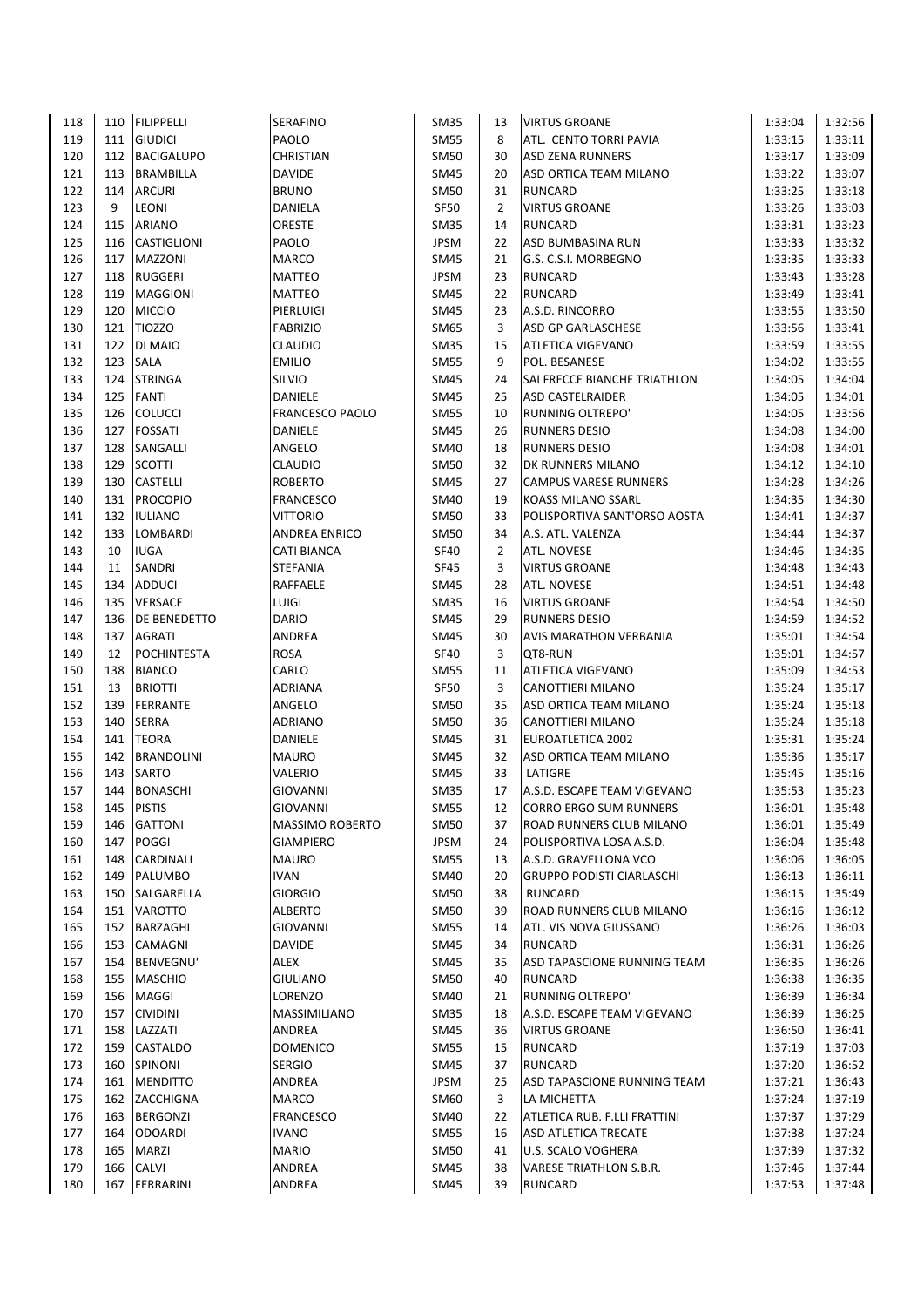| 181 | 168 | <b>GAMBIRASI</b>  | <b>STEFANO</b>         | SM40        | 23 | G.A.P. SARONNO                    | 1:37:54 | 1:37:43 |
|-----|-----|-------------------|------------------------|-------------|----|-----------------------------------|---------|---------|
| 182 | 169 | <b>MARIONCINI</b> | <b>DIEGO</b>           | SM40        | 24 | <b>RUNCARD</b>                    | 1:37:59 | 1:37:55 |
| 183 | 170 | <b>TORRE</b>      | COSMA                  | SM40        | 25 | <b>RUNNING OLTREPO'</b>           | 1:38:00 | 1:37:56 |
| 184 | 171 | <b>LOCATI</b>     | <b>MARCO EGIDIO</b>    | <b>SM55</b> | 17 | <b>VIRTUS GROANE</b>              | 1:38:03 | 1:37:58 |
| 185 | 172 | <b>FRANCHETTI</b> | <b>FABIO</b>           | SM40        | 26 | <b>RUNCARD</b>                    | 1:38:04 | 1:37:57 |
| 186 | 14  | CAZZANIGA         | <b>ANNA</b>            | <b>SF45</b> | 4  | <b>RUNCARD</b>                    | 1:38:06 | 1:37:57 |
| 187 | 173 | <b>FOSSA</b>      | SIMONE                 | SM35        | 19 | <b>ATLETICA VIGEVANO</b>          | 1:38:12 | 1:38:03 |
| 188 | 174 | ZAMBETTI          | <b>LUCA</b>            | <b>SM50</b> | 42 | 9,92 RUNNING ASD                  | 1:38:16 | 1:38:13 |
| 189 | 175 | <b>MARASCO</b>    | SAVERIO                |             | 40 | ATL. SAN MARCO U.S. ACLI          | 1:38:17 | 1:38:10 |
|     |     |                   |                        | SM45        |    |                                   |         |         |
| 190 | 176 | <b>RIVAROLLO</b>  | <b>DAVIDE</b>          | SM45        | 41 | A.S.D. ESCAPE TEAM VIGEVANO       | 1:38:18 | 1:38:11 |
| 191 | 15  | ZANI              | PAOLA                  | SF35        | 2  | RUNNING OLTREPO'                  | 1:38:22 | 1:38:18 |
| 192 | 177 | SALVINI           | <b>RENATO</b>          | <b>SM45</b> | 42 | RUNNING OLTREPO'                  | 1:38:23 | 1:38:20 |
| 193 | 178 | <b>DOGHERIA</b>   | <b>FABRIZIO</b>        | SM45        | 43 | <b>RUNCARD</b>                    | 1:38:24 | 1:38:08 |
| 194 | 179 | SALIMBENI         | <b>FERNANDO</b>        | <b>SM55</b> | 18 | AZZURRA GARBAGNATE M.SE           | 1:38:24 | 1:38:16 |
| 195 | 180 | <b>GERBI</b>      | RAFFAELE               | <b>SM50</b> | 43 | <b>GRUPPO PODISTI CIARLASCHI</b>  | 1:38:27 | 1:37:52 |
| 196 | 181 | <b>DE MARCHI</b>  | <b>CLAUDIO</b>         | SM50        | 44 | ZEROTRIUNO TRIATHLON TEAM COMO    | 1:38:28 | 1:38:19 |
| 197 | 182 | <b>CERRITO</b>    | <b>GIUSEPPE</b>        | SM50        | 45 | <b>RUNCARD</b>                    | 1:38:33 | 1:38:27 |
| 198 | 183 | <b>DE NAPOLI</b>  | <b>MICHELE</b>         | <b>SM50</b> | 46 | PRO PATRIA A.R.C. BUSTO A.        | 1:38:43 | 1:38:43 |
| 199 | 184 | <b>TUDISCO</b>    | <b>STEFANO</b>         | SM45        | 44 | A.S.D. ESCAPE TEAM VIGEVANO       | 1:38:44 | 1:38:22 |
| 200 | 185 | <b>LUCCHIARI</b>  | DANIELE PAOLO          | SM55        | 19 | U.S. SCALO VOGHERA                | 1:38:45 | 1:38:24 |
| 201 | 186 | <b>SCOTTI</b>     | <b>ILARIO</b>          | SM50        | 47 | G.P. CASALESE                     | 1:38:53 | 1:38:42 |
| 202 | 187 | <b>VITARI</b>     | <b>VITTORIO</b>        | SM70        | 1  | ATL. 99 VITTUONE                  | 1:38:54 | 1:38:43 |
| 203 | 188 | <b>BALESTRA</b>   | ANDREA                 | SM45        | 45 | <b>RUNCARD</b>                    | 1:38:57 | 1:38:49 |
| 204 | 189 | <b>MARCHINI</b>   | <b>RUDI</b>            | SM50        | 48 | ATL. LA FORNACE                   | 1:39:03 | 1:38:53 |
| 205 | 190 | <b>GENTILE</b>    | <b>GIUSEPPE</b>        | SM45        | 46 | CIRCOLO ATL.GUARDIA DI FINANZA    | 1:39:03 | 1:38:46 |
| 206 | 191 | PELLATI           | <b>GILBERTO</b>        | <b>SM55</b> | 20 | RASCHIANI TRIATHLON PAVESE        | 1:39:23 | 1:39:14 |
| 207 | 192 | <b>BIFFI</b>      | <b>MARCO</b>           | <b>SM50</b> | 49 | DASA SPORT CERNUSCO               | 1:39:24 | 1:39:04 |
| 208 | 16  | <b>NALIO</b>      | MANUELA LUISELLA       | <b>SF40</b> | 4  | 9,92 RUNNING ASD                  | 1:39:29 | 1:39:14 |
| 209 | 193 | <b>BASSANI</b>    | <b>RUDY</b>            | <b>SM70</b> | 2  |                                   |         | 1:39:28 |
|     |     |                   |                        |             |    | <b>VIRTUS GROANE</b>              | 1:39:33 |         |
| 210 | 194 | <b>CIPOLLA</b>    | <b>GIOVANNI</b>        | <b>SM55</b> | 21 | G.A.P. SARONNO                    | 1:39:35 | 1:39:24 |
| 211 | 195 | <b>LACCHINI</b>   | ALESSANDRO             | JPSM        | 26 | <b>RUNCARD</b>                    | 1:39:37 | 1:39:24 |
| 212 | 196 | <b>CRESPI</b>     | ANDREA                 | SM55        | 22 | ATL. SAN MARCO U.S. ACLI          | 1:39:39 | 1:39:31 |
| 213 | 197 | <b>SACCHI</b>     | <b>FILIPPO</b>         | <b>SM55</b> | 23 | TEAM OTC SSD ARL                  | 1:39:44 | 1:39:24 |
| 214 | 198 | <b>PACCHETTI</b>  | <b>DAVIDE</b>          | SM50        | 50 | POL. TEAM BRIANZA LISSONE         | 1:39:47 | 1:39:29 |
| 215 | 17  | <b>RIVOLTA</b>    | <b>ELISABETTA</b>      | SF45        | 5  | U.S. SAN MAURIZIO                 | 1:39:47 | 1:39:38 |
| 216 | 199 | BARZAGHI          | <b>ROBERTO</b>         | SM45        | 47 | G.S. AVIS - SEREGNO               | 1:39:48 | 1:39:41 |
| 217 | 200 | <b>GALIMBERTI</b> | <b>MARCO</b>           | SM45        | 48 | <b>RUNCARD</b>                    | 1:39:56 | 1:39:51 |
| 218 | 201 | BERGAMASCHI       | MASSIMILIANO           | SM40        | 27 | <b>VERDE PISELLO GROUP MILANO</b> | 1:39:59 | 1:39:38 |
| 219 | 202 | <b>MELEGAZZI</b>  | <b>DAVIDE</b>          | <b>JPSM</b> | 27 | <b>RUNCARD</b>                    | 1:40:02 | 1:39:51 |
| 220 |     | 203 PORTARO       | <b>JONATHAN</b>        | <b>SM35</b> | 20 | <b>RUNCARD</b>                    | 1:40:04 | 1:39:47 |
| 221 |     | 204 BOCCA         | CARLO                  | SM40        | 28 | ASD TAPASCIONE RUNNING TEAM       | 1:40:08 | 1:39:38 |
| 222 | 205 | DALL'AGLIO        | LUCA                   | SM55        | 24 | A.S.D. ESCAPE TEAM VIGEVANO       | 1:40:10 | 1:40:02 |
| 223 | 18  | <b>BOSSI</b>      | <b>MORENA</b>          | SF45        | 6  | <b>BUCCELLA RUNNERS VIGEVANO</b>  | 1:40:10 | 1:40:04 |
| 224 | 206 | <b>LUCCA</b>      | ANDREA                 | SM45        | 49 | ASD GP GARLASCHESE                | 1:40:11 | 1:40:05 |
| 225 | 207 | <b>SILVERIO</b>   | <b>GIANMARIO</b>       | SM40        | 29 | <b>BUCCELLA RUNNERS VIGEVANO</b>  | 1:40:11 | 1:40:06 |
| 226 |     | 208 PASTORE       | MARCO                  | SM40        | 30 | A.S.D. ESCAPE TEAM VIGEVANO       | 1:40:12 | 1:40:05 |
| 227 | 209 | <b>BRAGIERI</b>   | <b>MATTEO</b>          | SM45        | 50 | <b>MATTEO BRAGIERI</b>            | 1:40:18 | 1:40:07 |
| 228 | 210 | <b>ARMAROLI</b>   | <b>ANTONIO</b>         | SM50        | 51 | 9,92 RUNNING ASD                  | 1:40:19 | 1:40:03 |
| 229 | 211 | ZENABONI          | STEFANO                | SM50        | 52 | TEAM OTC SSD ARL                  | 1:40:22 | 1:40:11 |
| 230 | 19  | ROVELLINI         | <b>FEDERICA</b>        | <b>JPSF</b> | 3  | ATL. U.S. NERVIANESE 1919         | 1:40:24 | 1:40:14 |
| 231 | 212 | <b>FRIGERIO</b>   | SIMONE                 | SM40        | 31 | ASD POLISPORTIVA BREMESE          | 1:40:24 | 1:39:57 |
| 232 | 213 | <b>PIBIRI</b>     | <b>FRANCESCO MARIA</b> | SM40        | 32 | PRO SESTO ATL.                    | 1:40:28 | 1:40:19 |
| 233 | 214 | <b>DONATI</b>     | PAOLO                  | SM50        | 53 | <b>BUCCELLA RUNNERS VIGEVANO</b>  | 1:40:37 | 1:40:34 |
|     |     |                   |                        |             |    |                                   |         |         |
| 234 |     | 215  TZOREFF      | <b>MISHAEL</b>         | SM55        | 25 | ASD ORTICA TEAM MILANO            | 1:40:51 | 1:40:46 |
| 235 | 216 | <b>FIORE</b>      | <b>MARCO</b>           | JPSM        | 28 | <b>RUNCARD</b>                    | 1:40:52 | 1:40:32 |
| 236 | 217 | <b>RUSCETTA</b>   | <b>LUIGI</b>           | SM45        | 51 | PFIZER ITALIA RUNNING TEAM        | 1:40:55 | 1:40:44 |
| 237 | 20  | <b>FERRARIO</b>   | SIMONA                 | SF50        | 4  | <b>CAMPUS VARESE RUNNERS</b>      | 1:40:58 | 1:40:50 |
| 238 | 218 | <b>CAMBIELLI</b>  | VITTORIO               | SM50        | 54 | G.S. ZELOFORAMAGNO                | 1:41:00 | 1:40:24 |
| 239 | 219 | <b>RICCI</b>      | <b>VINCENZO</b>        | SM60        | 4  | NAVIGLIO RUNNING TEAM ASD         | 1:41:08 | 1:41:03 |
| 240 | 220 | CARACCIOLO        | ANDREA                 | SM40        | 33 | ATL. V.C.A. MILANO                | 1:41:09 | 1:40:52 |
| 241 | 221 | <b>BROCCHETTA</b> | <b>RICCARDO</b>        | SM40        | 34 | <b>RUNCARD</b>                    | 1:41:10 | 1:40:50 |
| 242 | 222 | <b>MENEGHEL</b>   | PAOLO                  | SM60        | 5  | PAOLO MENEGHEL                    | 1:41:16 | 1:41:06 |
| 243 | 223 | <b>DI BLASI</b>   | <b>GIOVANNI</b>        | SM35        | 21 | LA PODISTICA ROBBIESE             | 1:41:21 | 1:41:10 |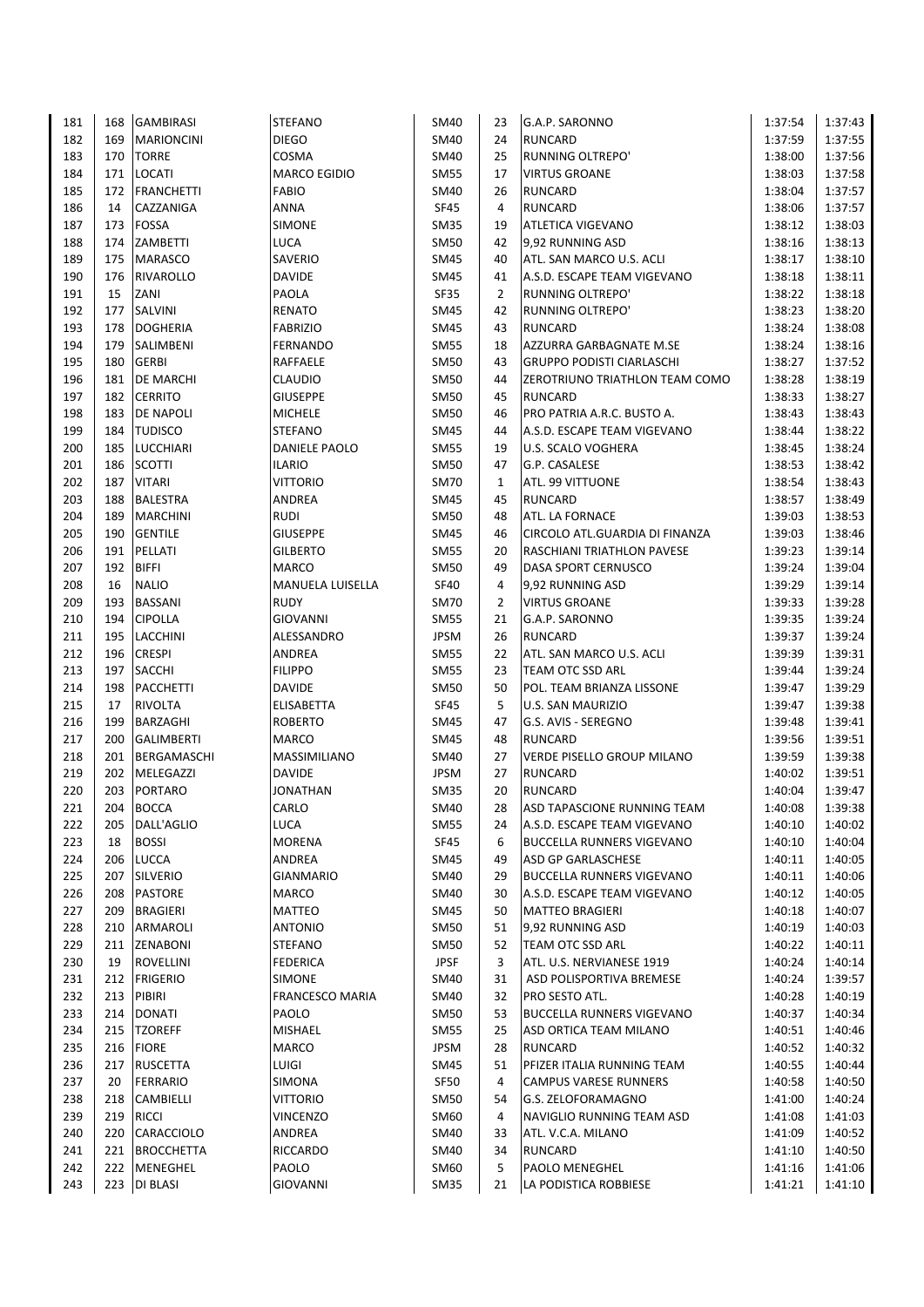| 244 | 224 | FERRARI            | <b>MARCO</b>              | SM50        | 55             | <b>RUNCARD</b>                   | 1:41:22 | 1:41:12 |
|-----|-----|--------------------|---------------------------|-------------|----------------|----------------------------------|---------|---------|
| 245 | 225 | FRANCESCHI         | VITTORIO                  | <b>SM50</b> | 56             | <b>RUNCARD</b>                   | 1:41:24 | 1:40:53 |
| 246 | 226 | <b>CORDA</b>       | CRISTIANO                 | <b>SM50</b> | 57             | A.S.D. ESCAPE TEAM VIGEVANO      | 1:41:33 | 1:41:01 |
| 247 | 227 | <b>UBEZIO</b>      | <b>MARCO</b>              | SM45        | 52             | <b>ASD ATLETICA TRECATE</b>      | 1:41:34 | 1:41:20 |
| 248 | 228 | <b>DONATI</b>      | <b>ROBERTO</b>            | <b>SM55</b> | 26             | VERDE PISELLO GROUP MILANO       | 1:41:34 | 1:41:07 |
| 249 | 229 | PELOSO             | PIERLUIGI                 | SM50        | 58             | <b>RUNCARD</b>                   | 1:41:43 | 1:41:18 |
| 250 | 230 | <b>DI MASO</b>     | <b>VINCENZO</b>           | <b>JPSM</b> | 29             | <b>RUNCARD</b>                   | 1:41:45 | 1:41:23 |
| 251 | 231 | <b>CORDA</b>       | ALESSANDRO                | SM45        | 53             | A.S.D. ESCAPE TEAM VIGEVANO      | 1:41:48 | 1:41:16 |
| 252 | 232 | <b>CATTANEO</b>    | <b>STEFANO</b>            | SM55        | 27             | <b>RUNCARD</b>                   | 1:41:52 | 1:41:32 |
| 253 | 233 | <b>GUATTEO</b>     | <b>MARIO</b>              | SM40        | 35             | <b>RUNCARD</b>                   | 1:41:54 | 1:41:38 |
| 254 | 234 | <b>MONTICELLI</b>  | <b>LUCA MATTIA</b>        | <b>SM35</b> | 22             | G.A.P. SARONNO                   | 1:41:56 | 1:41:50 |
| 255 | 235 | <b>CANALI</b>      | <b>GIUSEPPE</b>           | SM40        | 36             | <b>TEAM PASTURO ASD</b>          | 1:41:59 | 1:41:52 |
| 256 | 236 | LORINI             | <b>MARCO</b>              | SM45        | 54             | <b>GRUPPO PODISTI CIARLASCHI</b> | 1:42:15 | 1:41:41 |
| 257 | 237 | <b>NOBILI</b>      | <b>MATTEO</b>             | SM35        | 23             | <b>RUNCARD</b>                   | 1:42:16 | 1:41:55 |
| 258 | 238 | <b>GALLI</b>       | <b>FLAVIO</b>             | SM60        | 6              | ATLETICA RUB. F.LLI FRATTINI     | 1:42:17 | 1:41:56 |
| 259 | 239 | LANDONI            | <b>GIANLUCA</b>           | <b>SM50</b> | 59             | <b>RUNCARD</b>                   | 1:42:18 | 1:41:58 |
| 260 | 240 | <b>GALEONE</b>     | <b>MAURIZIO</b>           | SM65        | 4              | A.S. AMATORI SPORT               | 1:42:23 | 1:42:14 |
| 261 | 241 | SANGIOVANNI        | <b>UMBERTO</b>            | <b>JPSM</b> | 30             | <b>RUNCARD</b>                   | 1:42:24 | 1:41:55 |
| 262 | 242 | <b>MIO</b>         | <b>MARCO</b>              | <b>SM50</b> | 60             | <b>URBAN RUNNERS</b>             | 1:42:26 | 1:42:06 |
| 263 | 243 | <b>TOFALO</b>      | <b>GIACOMO</b>            | <b>SM55</b> | 28             | <b>ATL. NOVESE</b>               | 1:42:31 | 1:42:28 |
| 264 | 21  | <b>MORI</b>        | ALESSANDRA                | <b>SF45</b> | $\overline{7}$ | C.U.S. PARMA                     | 1:42:41 | 1:42:31 |
| 265 | 244 | <b>BONFOCO</b>     | <b>MICHELE</b>            | SM40        | 37             | A.S.D. CANOTTIERI TICINO         | 1:42:41 | 1:42:34 |
| 266 | 245 | <b>BERISONZI</b>   | <b>FABIO</b>              | SM45        | 55             | ATL. PAVESE                      | 1:42:43 | 1:42:29 |
| 267 | 246 | PAVANELLO          | <b>ROBERTO</b>            | <b>SM50</b> | 61             | <b>BUCCELLA RUNNERS VIGEVANO</b> | 1:42:46 | 1:42:36 |
| 268 | 247 | PICCOLINI          | <b>FABIO</b>              | <b>SM50</b> | 62             | PODISTICA ARONA                  | 1:42:46 | 1:42:37 |
| 269 | 248 | <b>CAPUTO</b>      | CATALDO                   | SM45        | 56             | <b>RUNCARD</b>                   | 1:42:56 | 1:42:16 |
| 270 | 249 | SANGALLI           | <b>MAURIZIO</b>           | SM50        | 63             | ASD TAPASCIONE RUNNING TEAM      | 1:42:57 | 1:42:48 |
| 271 | 250 | <b>MATARRESE</b>   | <b>FRANCESCO BRIGANTE</b> | SM45        | 57             | NUOVA ATLETICA SAMVERGA ASD      | 1:43:02 | 1:42:52 |
| 272 | 251 | <b>BUZZONI</b>     | <b>DANIELE</b>            | <b>JPSM</b> | 31             | <b>RUNCARD</b>                   | 1:43:02 | 1:43:00 |
| 273 | 252 | <b>GOVERNI</b>     | <b>STEFANO</b>            | <b>SM55</b> | 29             | G.S. ZELOFORAMAGNO               | 1:43:06 | 1:42:56 |
| 274 | 253 | <b>MARTINELLI</b>  | <b>FULVIO</b>             | SM60        | $\overline{7}$ | RASCHIANI TRIATHLON PAVESE       | 1:43:08 | 1:42:49 |
| 275 | 254 | PEREGO             | <b>ROBERTO</b>            | <b>SM50</b> | 64             | <b>VIRTUS GROANE</b>             | 1:43:08 | 1:43:01 |
| 276 | 255 | <b>PUPPO</b>       | <b>FABIO</b>              | SM45        | 58             | EMOZIONI SPORT TEAM A.S.D.       | 1:43:09 | 1:42:58 |
| 277 | 256 | <b>FESTA</b>       | LUIGI                     | SM40        | 38             | ATL. V.C.A. MILANO               | 1:43:14 | 1:43:09 |
| 278 | 257 | <b>MACCIO</b>      | LUIGI                     | <b>SM55</b> | 30             | ATL. NOVESE                      | 1:43:16 | 1:42:52 |
| 279 | 258 | <b>SPINELLI</b>    | PAOLO                     | <b>SM50</b> | 65             | <b>BUCCELLA RUNNERS VIGEVANO</b> | 1:43:18 | 1:42:49 |
| 280 | 259 | <b>IVALDI</b>      | <b>ROBERTO</b>            | SM60        | 8              | ASD PODISTICA PERALTO GENOVA     | 1:43:19 | 1:42:54 |
| 281 | 22  | <b>COLOMBINI</b>   | CRISTINA                  | <b>SF45</b> | 8              | <b>BRONTOLO BIKE ASD</b>         | 1:43:20 | 1:42:59 |
| 282 | 260 | <b>BONIFAZI</b>    | <b>MANUEL</b>             | JPSM        | 32             | <b>RUNCARD</b>                   | 1:43:22 | 1:43:02 |
| 283 | 23  | <b>STURLA</b>      | <b>MICHELA</b>            | <b>SF45</b> | 9              | <b>RUNNING OLTREPO'</b>          | 1:43:26 | 1:43:15 |
| 284 |     | 261 ALESSI         | <b>EUGENIO ROBERTO</b>    | <b>SM55</b> | 31             | RUNNING OLTREPO'                 | 1:43:26 | 1:43:13 |
| 285 | 262 | <b>GIORGIANO</b>   | <b>FABRIZIO</b>           | SM45        | 59             | <b>URBAN RUNNERS</b>             | 1:43:29 | 1:43:18 |
| 286 |     | 263 SPINELLO       | MASSIMILIANO              | SM50        | 66             | ASD ORTICA TEAM MILANO           | 1:43:31 | 1:43:25 |
| 287 |     | 264 CITARELLA      | <b>ROBERTO</b>            | <b>SM50</b> | 67             | A.S. GINNIC-CLUB PIACENZA        | 1:43:33 | 1:43:12 |
| 288 |     | 265 GATTI          | MASSIMILIANO              | SM45        | 60             | RUNNING TEAM MOTTA VISCONT       | 1:43:37 | 1:43:30 |
| 289 | 266 | PANZA              | MARCO                     | SM45        | 61             | RUNCARD                          | 1:43:37 | 1:43:30 |
| 290 | 267 | <b>CERUTI</b>      | STEFANO                   | SM50        | 68             | EUROATLETICA 2002                | 1:43:40 | 1:43:31 |
| 291 |     | 268 BARATTI        | <b>MARCO LUIGI</b>        | SM50        | 69             | <b>BUCCELLA RUNNERS VIGEVANO</b> | 1:43:40 | 1:43:25 |
| 292 | 269 | FONTANAROSA        | PIERO                     | SM50        | 70             | <b>BUCCELLA RUNNERS VIGEVANO</b> | 1:43:44 | 1:43:16 |
| 293 |     | 270 CUCCHETTI      | <b>MARCO VIRGINIO</b>     | SM35        | 24             | TRISESSANTA A.S.D.               | 1:43:47 | 1:43:30 |
| 294 |     | 271 BIGNAMINI      | <b>ANTONIO</b>            | SM45        | 62             | ASD POLISPORTIVA BREMESE         | 1:43:47 | 1:43:20 |
| 295 |     | 272 BERNARDI       | <b>GIORGIO</b>            | SM65        | 5              | <b>XXX</b>                       | 1:43:50 | 1:43:37 |
| 296 |     | 273 COLLATO        | <b>ROBERTO</b>            | SM60        | 9              | JUNIORATLETICA ASD               | 1:43:51 | 1:43:37 |
| 297 |     | 274 MARINO         | DANIELE                   | SM45        | 63             | <b>RUNCARD</b>                   | 1:43:59 | 1:43:28 |
| 298 | 275 | <b>VEROPALUMBO</b> | <b>FRANCESCO</b>          | SM50        | 71             | ATLETICA P.A.R. CANEGRATE        | 1:44:01 | 1:43:56 |
| 299 |     | 276 MAININI        | <b>ROBERTO</b>            | <b>SM50</b> | 72             | PRO PATRIA A.R.C. BUSTO A.       | 1:44:04 | 1:43:56 |
| 300 |     | 277 PISTONO        | PAOLO                     | SM40        | 39             | A.ATL. CANDELO                   | 1:44:06 | 1:43:54 |
| 301 | 24  | <b>TERRANEO</b>    | ALBERTA                   | SF50        | 5              | <b>RUNCARD</b>                   | 1:44:08 | 1:43:58 |
| 302 | 25  | <b>PORCU</b>       | <b>ILARIA</b>             | <b>JPSF</b> | 4              | SPORTS CLUB MELEGNANO            | 1:44:13 | 1:43:54 |
| 303 | 278 | SOLERO             | ALESSANDRO                | SM40        | 40             | RUNCARD                          | 1:44:13 | 1:43:50 |
| 304 | 279 | <b>GORNATI</b>     | VALERIO                   | <b>SM50</b> | 73             | S.O.I. INVERUNO                  | 1:44:20 | 1:43:57 |
| 305 |     | 280 BERTANI        | ALESSANDRO                | <b>SM50</b> | 74             | ASD RUNNERS FOR EMERGENCY        | 1:44:21 | 1:44:10 |
| 306 |     | 281 RAMPULLA       | PAOLO                     | SM50        | 75             | A.S.D. CANOTTIERI TICINO         | 1:44:27 | 1:44:05 |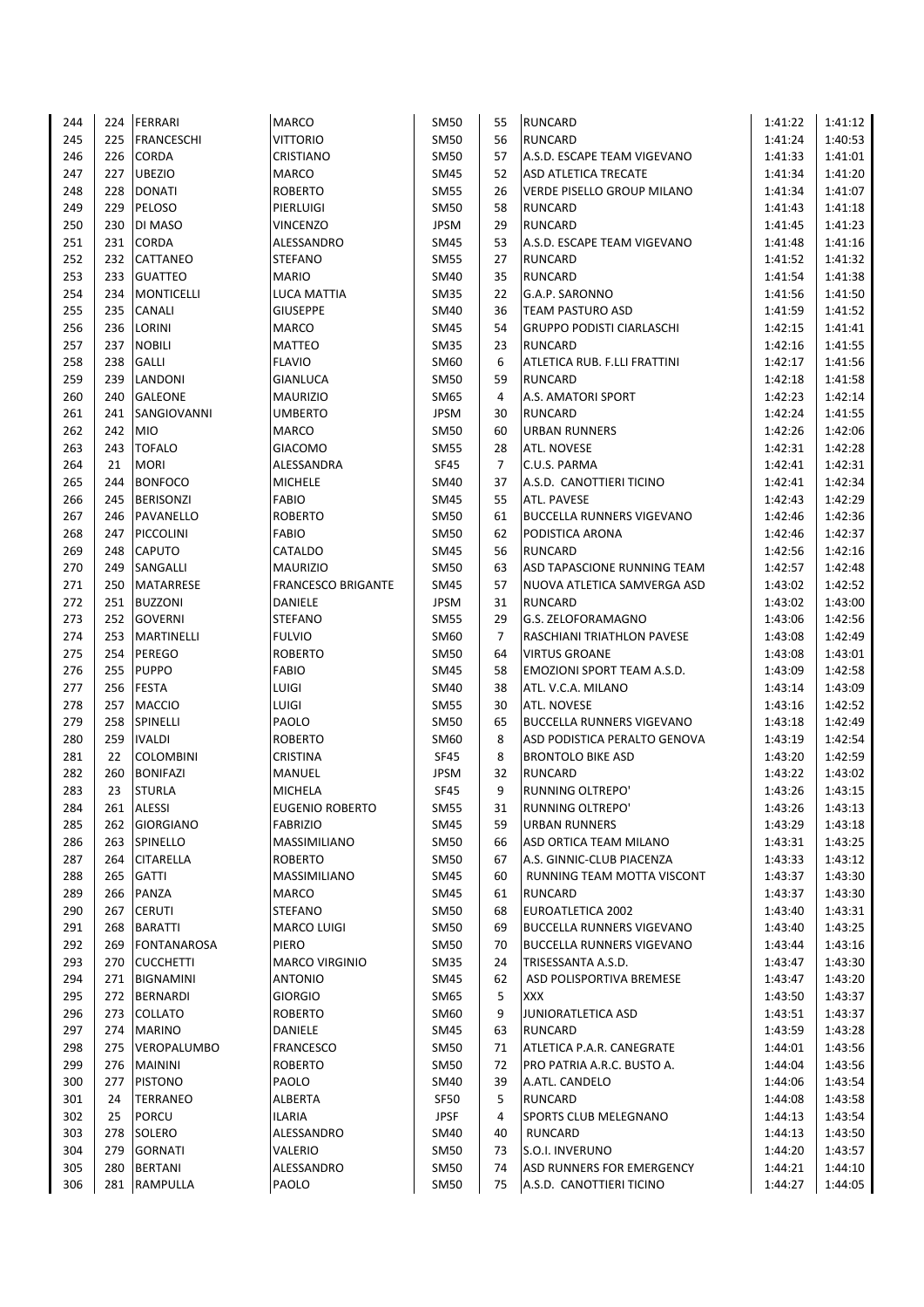| 307        | 282        | <b>BELLANTONE</b>                   | <b>ROBERTO</b>                    | <b>SM50</b>         | 76             | A.S.D. ESCAPE TEAM VIGEVANO                        | 1:44:47            | 1:44:19            |
|------------|------------|-------------------------------------|-----------------------------------|---------------------|----------------|----------------------------------------------------|--------------------|--------------------|
| 308        |            | 283 LABANCA                         | <b>CLAUDIO</b>                    | SM45                | 64             | ATL. LA FORNACE                                    | 1:44:48            | 1:44:38            |
| 309        | 284        | PROCACCIANTI                        | <b>MAURO</b>                      | SM55                | 32             | <b>RUNNING OLTREPO'</b>                            | 1:44:56            | 1:44:45            |
| 310        | 285        | <b>BONFANTI</b>                     | PIERPAOLO                         | <b>SM70</b>         | 3              | CANOTTIERI MILANO                                  | 1:45:03            | 1:44:56            |
| 311        | 286        | <b>ASSERETO</b>                     | <b>MARCO</b>                      | <b>SM50</b>         | 77             | CANOTTIERI MILANO                                  | 1:45:03            | 1:44:57            |
| 312        | 287        | <b>LUNGHI</b>                       | <b>ANDREA</b>                     | SM50                | 78             | ASD POLISPORTIVA BREMESE                           | 1:45:10            | 1:45:04            |
| 313        | 288        | <b>BATTAGIN</b>                     | PAOLO                             | SM70                | 4              | ATL. ARCISATE                                      | 1:45:13            | 1:45:02            |
| 314        | 289        | <b>PORTA</b>                        | <b>DIEGO</b>                      | <b>SM55</b>         | 33             | CARDATLETICA                                       | 1:45:23            | 1:45:11            |
| 315        | 290        | <b>MIRABELLI</b>                    | LEANDRO                           | <b>SM40</b>         | 41             | A.S.D. ESCAPE TEAM VIGEVANO                        | 1:45:31            | 1:45:02            |
| 316        | 291        | <b>DE ROSA</b>                      | <b>MARCO</b>                      | SM45                | 65             | <b>RUNCARD</b>                                     | 1:45:33            | 1:45:24            |
| 317        | 26         | <b>RUSU</b>                         | ANA                               | <b>SF35</b>         | 3              | <b>G.P. AVIS LOCATE DI TRIULZI</b>                 | 1:45:36            | 1:45:05            |
| 318        | 292        | <b>QUAGLIANA</b>                    | SANTI                             | <b>SM55</b>         | 34             | A.S.D. ESCAPE TEAM VIGEVANO                        | 1:45:37            | 1:45:02            |
| 319        | 293        | <b>GARBIN</b>                       | <b>MIRCO</b>                      | <b>JPSM</b>         | 33             | ATL. ARCISATE                                      | 1:45:39            | 1:45:22            |
| 320        | 294        | <b>GALBIATI</b>                     | <b>FILIPPO</b>                    | SM50                | 79             | <b>RUNCARD</b>                                     | 1:45:51            | 1:45:31            |
| 321        | 295        | <b>MAGGINI</b>                      | <b>MAURIZIO</b>                   | <b>SM50</b>         | 80             | <b>RUNCARD</b>                                     | 1:45:53            | 1:45:39            |
| 322        | 296        | <b>FONTANA</b>                      | <b>MARCO</b>                      | <b>SM50</b>         | 81             | ROAD RUNNERS CLUB MILANO                           | 1:46:05            | 1:45:53            |
| 323        | 27         | <b>GUSSONI</b>                      | SABRINA                           | <b>SF55</b>         | $\mathbf{1}$   | <b>RUNNER VARESE</b>                               | 1:46:06            | 1:45:46            |
| 324        | 297        | <b>BRUZZESE</b>                     | CARMELO                           | SM35                | 25             | <b>RUNCARD</b>                                     | 1:46:09            | 1:45:38            |
| 325        | 28         | <b>PONTI</b>                        | <b>GIUSEPPINA</b>                 | <b>SF55</b>         | $\overline{2}$ | ASD AVIS OGGIONO                                   | 1:46:09            | 1:45:46            |
| 326        | 29         | <b>SCIACCA</b>                      | ALESSANDRA                        | SF35                | 4              | <b>BUCCELLA RUNNERS VIGEVANO</b>                   | 1:46:13            | 1:46:06            |
| 327        | 298        | <b>AMBROSETTI</b>                   | <b>CLAUDIO</b>                    | <b>SM50</b>         | 82             | <b>RUNCARD</b>                                     | 1:46:20            | 1:46:05            |
| 328        | 299        | <b>LIONE</b>                        | <b>MARIO</b>                      | SM40                | 42             | <b>NOVARA CHE CORRE</b>                            | 1:46:20            | 1:46:08            |
| 329        | 300        | SPERADIO                            | SAVERIO                           |                     | 83             | <b>RUNCARD</b>                                     | 1:46:22            | 1:46:04            |
| 330        | 301        | <b>GIANNONE</b>                     | <b>GIUSEPPE GIOVANNI</b>          | SM50                | 43             | <b>RUNCARD</b>                                     | 1:46:24            |                    |
| 331        |            | 302 ROBUTTI                         | <b>GIORGIO</b>                    | SM40<br><b>SM50</b> | 84             | ROAD RUNNERS CLUB MILANO                           | 1:46:25            | 1:46:06            |
| 332        | 303        | <b>VITOLO</b>                       |                                   |                     | 44             |                                                    |                    | 1:46:08            |
| 333        | 304        | <b>BRESSI</b>                       | <b>GIOVANNI</b><br><b>ALBERTO</b> | SM40<br><b>SM50</b> | 85             | VARESE TRIATHLON S.B.R.                            | 1:46:26<br>1:46:26 | 1:45:52<br>1:45:52 |
| 334        | 305        | <b>MARNATI</b>                      | <b>ALBERTO</b>                    |                     |                | <b>GRUPPO PODISTI CIARLASCHI</b><br><b>RUNCARD</b> |                    | 1:46:12            |
| 335        | 306        | <b>POMINI</b>                       | <b>EMANUELE</b>                   | SM45<br>SM40        | 66<br>45       | P&C PODISMOECAZZEGGIO                              | 1:46:30<br>1:46:31 | 1:46:02            |
|            |            |                                     |                                   |                     |                |                                                    |                    |                    |
| 336        | 307<br>308 | <b>MERONI</b>                       | ALESSANDRO                        | <b>SM45</b>         | 67             | ASD AVIS OGGIONO                                   | 1:46:35            | 1:46:16            |
| 337        |            | <b>CONFALONIERI</b>                 | <b>CLAUDIO</b>                    | <b>SM55</b>         | 35             | G.S. AVIS - SEREGNO                                | 1:46:35            | 1:46:19            |
| 338<br>339 | 30<br>309  | RIBEIRO DE OLIVEIRA<br><b>BETTI</b> | <b>FABIOLA</b><br>PAOLO           | <b>SF40</b>         | 5              | TEAM PASTURO ASD                                   | 1:46:35            | 1:46:24<br>1:46:23 |
| 340        | 310        | <b>CRESPI</b>                       | <b>LUCA</b>                       | <b>SM45</b>         | 68<br>86       | <b>RUNCARD</b><br>ATL. SAN MARCO U.S. ACLI         | 1:46:35            | 1:46:15            |
|            |            |                                     |                                   | <b>SM50</b>         |                |                                                    | 1:46:37            |                    |
| 341        | 311        | PEDONI<br><b>GAZZOLI</b>            | SAURO                             | <b>SM50</b>         | 87             | <b>RUNCARD</b>                                     | 1:46:45            | 1:46:28            |
| 342        | 312        |                                     | ANGELO                            | <b>SM45</b>         | 69             | A.S.D. ESCAPE TEAM VIGEVANO                        | 1:46:48            | 1:46:31            |
| 343        | 313        | PIANTANIDA                          | <b>IVANO</b>                      | <b>SM50</b>         | 88             | S.O.I. INVERUNO                                    | 1:46:51            | 1:46:29            |
| 344        |            | 314 NADDEO                          | PAOLO                             | SM35                | 26             | <b>RUNCARD</b>                                     | 1:46:55            | 1:46:45            |
| 345        |            | 315 MOLINAS                         | LORENZO                           | <b>SM35</b>         | 27             | <b>RUNCARD</b><br>ASD TAPASCIONE RUNNING TEAM      | 1:46:59            | 1:46:22            |
| 346        |            | 316 RAINOLDI                        | <b>GIANNI</b>                     | SM65                | 6              | ATI FTICA GALLIATE                                 | 1:47:04            | 1:46:53            |
| 347        |            | 317 CAMPANINI                       | <b>MAURO</b>                      | SM65                | 7              |                                                    | 1:47:04            | 1:46:42            |
| 348        | 318        | <b>BELLOTTI</b>                     | <b>DAVIDE</b>                     | <b>JPSM</b>         | 34             | A.S.D. ESCAPE TEAM VIGEVANO                        | 1:47:09            | 1:46:40            |
| 349        | 319        | PERACCHIO                           | <b>GIOVANNI</b>                   | SM55                | 36             | ASD ORTICA TEAM MILANO                             | 1:47:09            | 1:47:00            |
| 350        | 320        | <b>GUERRINI</b>                     | <b>FULVIO</b>                     | SM65                | 8              | SSD RCS ACTIVE TEAM A R.L.                         | 1:47:11            | 1:46:55            |
| 351        |            | 321 FRATTAROLO                      | <b>GENNARO</b>                    | SM60                | 10             | RUNCARD                                            | 1:47:16            | 1:46:57            |
| 352        |            | 322 DI RAIMO                        | <b>ADRIANO</b>                    | SM55                | 37             | RUNNERS VALBOSSA-AZZATE                            | 1:47:21            | 1:47:04            |
| 353        | 323        | <b>MANZI</b>                        | <b>HOMAR</b>                      | SM50                | 89             | <b>MARATONETI GENOVESI</b>                         | 1:47:25            | 1:47:00            |
| 354        |            | 324 BRUGO                           | MARCO                             | SM40                | 46             | <b>RUNCARD</b>                                     | 1:47:31            | 1:47:16            |
| 355        | 325        | <b>ROSSI</b>                        | RINALDO                           | SM45                | 70             | ASD TAPASCIONE RUNNING TEAM                        | 1:47:41            | 1:47:29            |
| 356        | 326        | <b>MONOPOLI</b>                     | <b>MASSIMO</b>                    | SM50                | 90             | <b>RUNCARD</b>                                     | 1:47:42            | 1:47:28            |
| 357        |            | 327 LABIANCA                        | <b>MICHELE</b>                    | SM55                | 38             | <b>RUNCARD FIDAL</b>                               | 1:47:42            | 1:47:10            |
| 358        |            | 328 ZECCHINO                        | <b>GIACOMO MARIO VINC</b>         | <b>JPSM</b>         | 35             | <b>RUNCARD</b>                                     | 1:47:45            | 1:47:09            |
| 359        | 31         | <b>BEGA</b>                         | CHANTAL                           | SF35                | 5              | RUNNING OLTREPO'                                   | 1:47:47            | 1:47:36            |
| 360        | 329        | PANIGHINI                           | <b>ROBERTO</b>                    | SM45                | 71             | <b>RUNCARD</b>                                     | 1:47:48            | 1:47:35            |
| 361        | 32         | <b>MORONI</b>                       | SARA                              | <b>JPSF</b>         | 5              | <b>RUNCARD</b>                                     | 1:47:48            | 1:47:21            |
| 362        | 330        | <b>ESPOSITO</b>                     | GENNARO                           | SM45                | 72             | P&C PODISMOECAZZEGGIO                              | 1:47:54            | 1:47:37            |
| 363        |            | 331 SPINONI                         | <b>MATTEO SIMONE</b>              | SM40                | 47             | ASD ORTICA TEAM MILANO                             | 1:47:56            | 1:47:40            |
| 364        |            | 332 MORONI                          | <b>LUCA</b>                       | SM40                | 48             | ASD POLISPORTIVA BREMESE                           | 1:48:08            | 1:47:41            |
| 365        |            | 333 FRANGIAMORE                     | SALVATORE                         | SM40                | 49             | ROAD RUNNERS CLUB MILANO                           | 1:48:10            | 1:47:33            |
| 366        |            | 334 VISMARA                         | <b>IVAN</b>                       | SM50                | 91             | RUNCARD                                            | 1:48:12            | 1:47:56            |
| 367        |            | 335   SAGGIN                        | <b>ROBERTO</b>                    | SM50                | 92             | ATL. LA FORNACE                                    | 1:48:15            | 1:48:06            |
| 368        | 336        | <b>RIVA</b>                         | <b>FRANCESCO</b>                  | <b>JPSM</b>         | 36             | <b>RUNCARD</b>                                     | 1:48:16            | 1:47:39            |
| 369        |            | 337 DI CESARE                       | <b>DANIELE</b>                    | SM50                | 93             | <b>RUNCARD</b>                                     | 1:48:18            | 1:47:46            |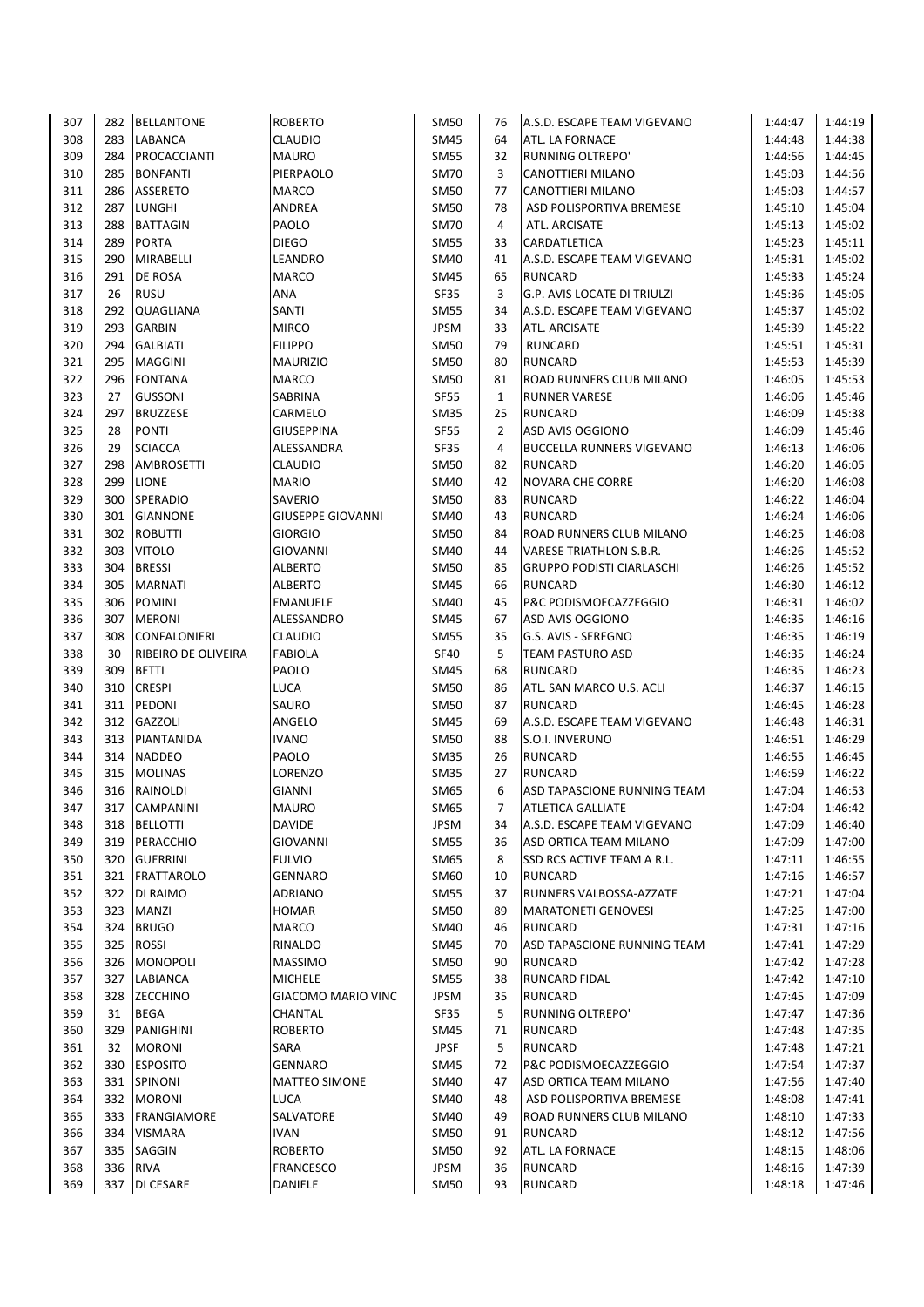| 370 | 338 | <b>CORETTO</b>     | <b>FRANCESCO</b>          | SM40        | 50             | MILANO RUNNING CLUB A.S.D.        | 1:48:25 | 1:48:13 |
|-----|-----|--------------------|---------------------------|-------------|----------------|-----------------------------------|---------|---------|
| 371 | 339 | <b>TOMASI</b>      | ALESSANDRO                | SM45        | 73             | <b>RUNCARD</b>                    | 1:48:27 | 1:47:58 |
| 372 | 340 | <b>TEMPORITI</b>   | <b>STEFANO</b>            | <b>SM45</b> | 74             | <b>RUNCARD</b>                    | 1:48:30 | 1:48:21 |
| 373 | 33  | <b>BIONDO</b>      | <b>ADELE IRENE</b>        | <b>SF40</b> | 6              | <b>VERDE PISELLO GROUP MILANO</b> | 1:48:33 | 1:48:12 |
| 374 | 341 | CATENA             | MASSIMILIANO              | SM50        | 94             | <b>BUCCELLA RUNNERS VIGEVANO</b>  | 1:48:33 | 1:48:17 |
| 375 | 342 | <b>MERLOTTI</b>    | <b>STEFANO</b>            | SM50        | 95             | A.S.D. ESCAPE TEAM VIGEVANO       | 1:48:38 | 1:48:23 |
| 376 | 343 | ADAMO              | <b>NICOLA</b>             | SM60        | 11             | G.S. MARATONETI CASSANO M.GO      | 1:48:39 | 1:48:37 |
| 377 | 344 | <b>GIBIN</b>       | LORIS                     | SM65        | 9              | ATLETICA VIGEVANO                 | 1:48:43 | 1:48:34 |
| 378 | 34  | CASETTA            | <b>ERICA FRANCESCA RE</b> | <b>SF40</b> | 7              | <b>RUNCARD</b>                    | 1:48:48 | 1:48:38 |
| 379 | 345 | <b>VANNI</b>       | CARLO                     | SM50        | 96             | <b>RUNCARD</b>                    | 1:48:49 | 1:48:11 |
| 380 | 346 | DE GIACOMO         | <b>GIOVANNI</b>           | <b>SM55</b> | 39             | <b>VERDE PISELLO GROUP MILANO</b> | 1:48:55 | 1:48:28 |
| 381 | 347 | FRANGIAMORE        | <b>MIRCO</b>              | SM40        | 51             | ROAD RUNNERS CLUB MILANO          | 1:48:55 | 1:48:17 |
| 382 | 348 | <b>ARIOLI</b>      | ANDREA                    | <b>SM35</b> | 28             | A.S.D. ESCAPE TEAM VIGEVANO       | 1:49:07 | 1:48:37 |
| 383 | 349 | SPIROLAZZI         | CARLO                     | SM35        | 29             | A.S.D. ESCAPE TEAM VIGEVANO       | 1:49:07 | 1:48:38 |
| 384 | 350 | <b>CRUDO</b>       | <b>GIUSEPPE</b>           | SM65        | 10             | ATL. V.C.A. MILANO                | 1:49:11 | 1:48:39 |
| 385 | 351 | <b>MASTROIANNI</b> | <b>NICOLA</b>             | SM45        | 75             | P&C PODISMOECAZZEGGIO             | 1:49:11 | 1:48:52 |
| 386 | 35  | DI VITO            | <b>LORENA ANTONIETTA</b>  | <b>SF60</b> | 2              | ATL. CASONE NOCETO                | 1:49:13 | 1:49:05 |
| 387 | 352 | <b>GORRINI</b>     | LORENZO                   | SM50        | 97             | ATL. IRIENSE VOGHERA              | 1:49:13 | 1:48:49 |
| 388 | 353 | <b>LODIGIANI</b>   | <b>MILKO</b>              | <b>SM50</b> | 98             | ATLETICA VIGEVANO                 | 1:49:20 | 1:49:03 |
| 389 | 354 | <b>BOSSETTI</b>    | <b>UMBERTO</b>            | <b>SM55</b> | 40             | O.S.A. ORG.SPORTIVA ALPINISTI     | 1:49:32 | 1:48:59 |
| 390 | 36  | <b>MATTACHINI</b>  | BARBARA                   | <b>SF45</b> | 10             | PODISTICA ARONA                   | 1:49:35 | 1:49:13 |
| 391 | 355 | <b>BERARDI</b>     | <b>VINCENZO</b>           |             |                |                                   |         | 1:49:26 |
|     |     |                    |                           | <b>SM45</b> | 76             | ATLETICA VIGEVANO                 | 1:49:41 |         |
| 392 | 356 | <b>DE STEFANO</b>  | <b>MARCO</b>              | SM50        | 99             | <b>RUNCARD</b>                    | 1:49:43 | 1:49:32 |
| 393 | 357 | <b>GUADAGNUOLO</b> | LUIGI                     | SM40        | 52             | <b>VARESE TRIATHLON S.B.R.</b>    | 1:49:45 | 1:49:11 |
| 394 | 358 | <b>URBANI</b>      | <b>STEFANO</b>            | SM40        | 53             | <b>RUNCARD</b>                    | 1:49:50 | 1:49:14 |
| 395 | 359 | <b>PAVIA</b>       | <b>GIANLUCA</b>           | SM45        | 77             | <b>VIRTUS GROANE</b>              | 1:49:53 | 1:49:44 |
| 396 | 360 | <b>CAMA</b>        | <b>PIETRO</b>             | <b>SM35</b> | 30             | A.S.D. ESCAPE TEAM VIGEVANO       | 1:49:54 | 1:49:26 |
| 397 | 37  | <b>FLACCAVENTO</b> | <b>TIZIANA</b>            | <b>SF45</b> | 11             | A.S.D. ESCAPE TEAM VIGEVANO       | 1:49:54 | 1:49:25 |
| 398 | 361 | ANDREETTA          | <b>ROBERTO</b>            | SM65        | 11             | U.S. SCALO VOGHERA                | 1:50:00 | 1:49:39 |
| 399 | 38  | PAGANI             | <b>CHIARA</b>             | <b>SF40</b> | 8              | ASD ORTICA TEAM MILANO            | 1:50:00 | 1:49:55 |
| 400 | 362 | <b>PICASSI</b>     | <b>RENATO</b>             | SM50        | 100            |                                   | 1:50:01 | 1:49:48 |
| 401 | 363 | <b>FARAVELLI</b>   | GIANNI                    | SM45        | 78             | <b>BIO CORRENDO AVIS</b>          | 1:50:01 | 1:49:47 |
| 402 | 364 | <b>TERASCHI</b>    | <b>GIAN LUCA</b>          | SM50        | 101            | <b>RUNCARD</b>                    | 1:50:02 | 1:49:51 |
| 403 | 365 | <b>BARBIERI</b>    | <b>MATTEO</b>             | SM35        | 31             | <b>RUNCARD</b>                    | 1:50:02 | 1:49:26 |
| 404 | 366 | TOTI               | <b>FRANCESCO</b>          | <b>SM45</b> | 79             | <b>BUCCELLA RUNNERS VIGEVANO</b>  | 1:50:06 | 1:49:57 |
| 405 | 39  | RAIOLA             | ANTONELLA                 | <b>SF35</b> | 6              | <b>BUCCELLA RUNNERS VIGEVANO</b>  | 1:50:07 | 1:49:58 |
| 406 | 367 | <b>ANCELSTI</b>    | <b>MARINO</b>             | <b>SM35</b> | 32             | <b>ATLETICA 3V</b>                | 1:50:07 | 1:49:49 |
| 407 | 368 | <b>TADDEI</b>      | DANIELE                   | SM35        | 33             | <b>ATLETICA 3V</b>                | 1:50:07 | 1:49:51 |
| 408 | 369 | <b>DELL'AGNESE</b> | <b>GIUSEPPE</b>           | SM35        | 34             | <b>RUNCARD</b>                    | 1:50:10 | 1:49:55 |
| 409 | 370 | <b>CEMPOLI</b>     | <b>SERGIO</b>             | <b>SM50</b> | 102            | A.S.D. RUN8 TEAM                  | 1:50:12 | 1:49:58 |
| 410 | 371 | <b>CUCCHI</b>      | ANSELMO                   | <b>SM45</b> | 80             | ASD GP GARLASCHESE                | 1:50:12 | 1:49:57 |
| 411 | 372 | <b>NOCITO</b>      | <b>FRANCESCO</b>          | SM50        | 103            | <b>CAMPUS VARESE RUNNERS</b>      | 1:50:16 | 1:49:57 |
| 412 | 373 | MEREGALLI          | <b>FRANCESCO</b>          | SM60        | 12             | <b>RUNCARD</b>                    | 1:50:24 | 1:50:03 |
| 413 |     | 374 SALVARO        | STANISLAO                 | <b>SM50</b> | 104            | <b>RUNCARD</b>                    | 1:50:26 | 1:50:14 |
| 414 |     | 375 SANSOTTERA     | PIERO                     | <b>SM40</b> | 54             | <b>ASD ATLETICA TRECATE</b>       | 1:50:33 | 1:50:16 |
| 415 | 40  | MAGNA              | LAURA PIERA               | SF35        | $\overline{7}$ | ASD TAPASCIONE RUNNING TEAM       | 1:50:36 | 1:50:25 |
| 416 | 376 | <b>MAZZEO</b>      | <b>MAURIZIO</b>           | SM50        | 105            | ASD TAPASCIONE RUNNING TEAM       | 1:50:38 | 1:50:17 |
| 417 | 377 | <b>OPEZZO</b>      | MARCO                     | SM45        | 81             | <b>RUNCARD</b>                    | 1:50:40 | 1:50:36 |
| 418 | 378 | <b>BOVO</b>        | <b>GIANLUCA</b>           | SM55        | 41             | <b>RUNCARD</b>                    | 1:50:40 | 1:50:25 |
| 419 | 379 | BRANDALESE         | ALESSANDRO                | SM45        | 82             | <b>BUCCELLA RUNNERS VIGEVANO</b>  | 1:50:44 | 1:50:33 |
| 420 | 41  | <b>AIOLA</b>       | ANGELA                    | SF50        | 6              | <b>VIRTUS GROANE</b>              | 1:50:44 | 1:50:33 |
| 421 | 42  | <b>MUGELLINI</b>   | SONIA                     | SF50        | 7              | <b>VARESE TRIATHLON S.B.R.</b>    | 1:50:50 | 1:50:17 |
| 422 | 380 | <b>FERRARIO</b>    | SERGIO                    | SM60        | 13             | GRUPPO PODISTICO MELZO A.S.D.     | 1:51:08 | 1:50:55 |
| 423 | 43  | AGATI              | NICOLE ALESSIA            | <b>JPSF</b> | 6              | <b>RUNCARD</b>                    | 1:51:09 | 1:50:58 |
| 424 | 381 | COTTA RAMUSINO     | <b>MAURIZIO</b>           | SM55        | 42             | A.S.D. ESCAPE TEAM VIGEVANO       | 1:51:10 | 1:50:38 |
| 425 | 382 | <b>DE BELLIS</b>   | <b>LUIGI</b>              | <b>SM45</b> | 83             | A.S. ATLETICA CASTELLANA          | 1:51:11 | 1:50:46 |
| 426 | 383 | PREGNOLATO         | MARCO                     | <b>SM35</b> | 35             | A.S.D. ESCAPE TEAM VIGEVANO       | 1:51:20 | 1:51:03 |
| 427 | 384 | <b>BORTOLASO</b>   | SIMONE                    | <b>SM50</b> | 106            | A.S.D. MARCIACARATESI             | 1:51:21 | 1:51:09 |
| 428 | 44  | <b>ZUCCATOSTA</b>  | <b>ROBERTA</b>            | SF50        | 8              | SPORTS CLUB MELEGNANO             | 1:51:25 | 1:51:06 |
| 429 | 385 | ARATI              | <b>MARIO</b>              | SM65        | 12             | G.P. CASALESE                     | 1:51:26 | 1:51:16 |
| 430 | 386 | SASSI              | PAOLO                     | SM55        | 43             | <b>BRONTOLO BIKE ASD</b>          | 1:51:27 | 1:50:55 |
| 431 | 387 | <b>FUOCO</b>       | <b>VINCENZO</b>           | SM55        | 44             | <b>TEAM PASTURO ASD</b>           | 1:51:32 | 1:51:20 |
| 432 |     | 388 MAZZA          | <b>ANTONIO</b>            | SM50        | 107            | <b>ATLETICA GALLIATE</b>          | 1:51:37 | 1:51:15 |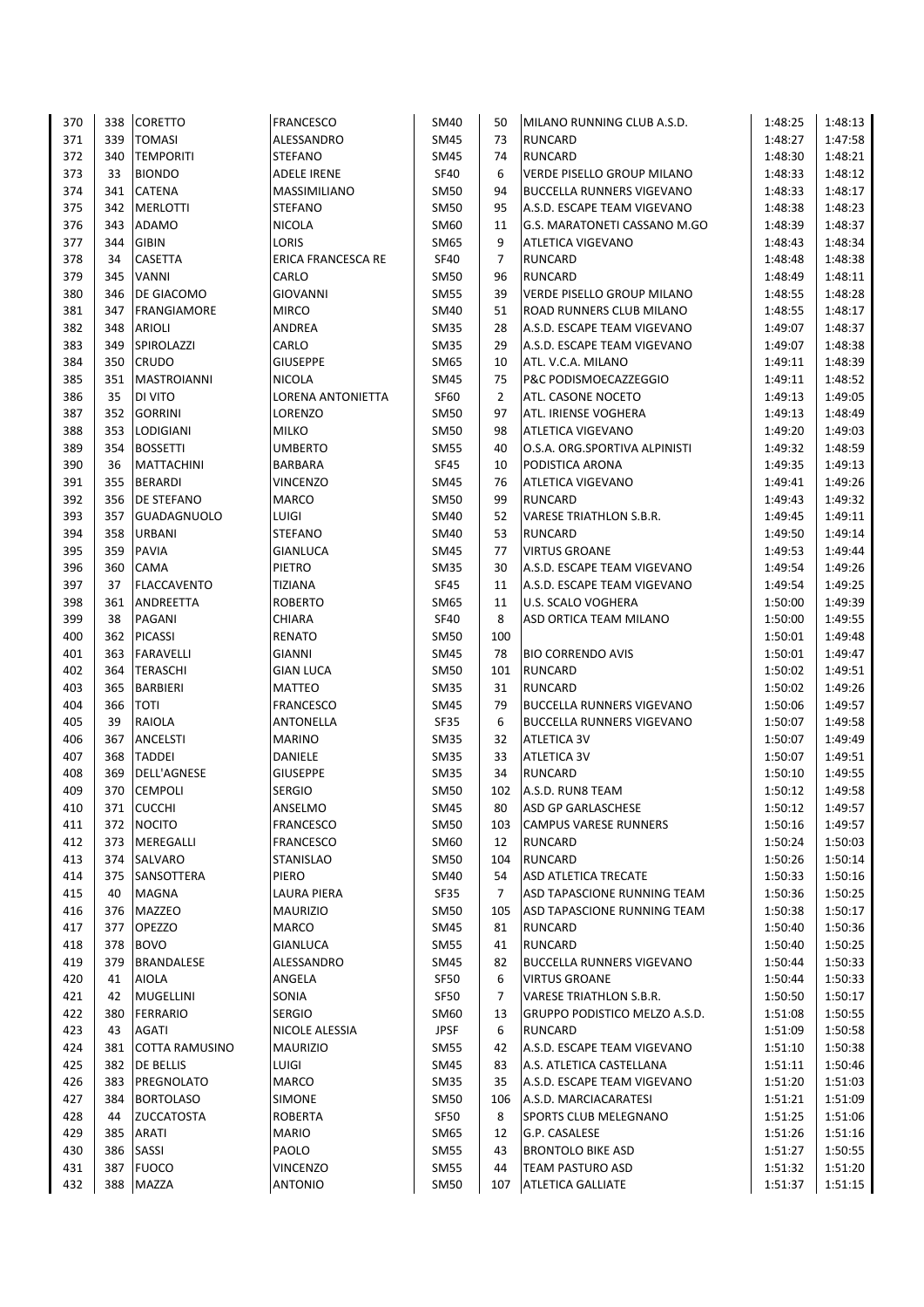| 433 | 389 | <b>SPADAVECCHIA</b> | <b>MARIO</b>        | SM50        | 108 | ASD ORTICA TEAM MILANO           | 1:51:38 | 1:51:11 |
|-----|-----|---------------------|---------------------|-------------|-----|----------------------------------|---------|---------|
| 434 | 390 | <b>DONZELLA</b>     | <b>GIUSEPPE</b>     | <b>SM55</b> | 45  | LA MICHETTA                      | 1:51:52 | 1:51:47 |
| 435 | 391 | SCARAMUZZA          | <b>VALTER</b>       | <b>SM55</b> | 46  | LA PODISTICA ROBBIESE            | 1:52:02 | 1:51:41 |
| 436 | 392 | <b>BRAGATTO</b>     | SILVANO             | <b>SM55</b> | 47  | LA PODISTICA ROBBIESE            | 1:52:02 | 1:51:44 |
| 437 | 393 | ZAMBARBIERI         | EMANUELE            | SM40        | 55  | SPORTS CLUB MELEGNANO            | 1:52:08 | 1:52:00 |
| 438 | 394 | PAYER               | <b>ALBERTO</b>      | <b>SM50</b> | 109 | N. ATL. 87                       | 1:52:13 | 1:52:06 |
| 439 | 395 | <b>FRE</b>          | <b>ALBERTO</b>      | <b>SM50</b> | 110 | <b>RUNCARD</b>                   | 1:52:14 | 1:51:45 |
| 440 | 45  | <b>BOMMARITO</b>    | DANIELA GIULIA      | <b>SF45</b> | 12  | <b>BUCCELLA RUNNERS VIGEVANO</b> | 1:52:16 | 1:52:00 |
| 441 | 396 | <b>BRUNO</b>        | <b>CLAUDIO</b>      | <b>JPSM</b> | 37  | A.S.D. FREE RUNNERS TEAM         | 1:52:16 | 1:51:50 |
| 442 | 397 | ROCCHE'             | PAOLO               | <b>SM50</b> | 111 | A.S.D. ESCAPE TEAM VIGEVANO      | 1:52:16 | 1:52:00 |
| 443 | 398 | <b>VERCESI</b>      | <b>DAVIDE</b>       | <b>SM50</b> | 112 | ASD GP GARLASCHESE               | 1:52:24 | 1:52:11 |
| 444 | 399 | MANZONI             | <b>LUCA</b>         | <b>SM45</b> | 84  | ALA ATL. ABBIATEGRASSO           | 1:52:34 | 1:52:12 |
| 445 | 400 | <b>BIELLI</b>       | <b>MARCO</b>        | SM50        | 113 | <b>RUNCARD</b>                   | 1:52:37 | 1:52:16 |
| 446 | 401 | <b>PETRUCCELLI</b>  | <b>GIACOMO</b>      | SM40        | 56  | KOASS MILANO SSARL               | 1:52:42 | 1:52:37 |
| 447 | 402 | <b>INVERNIZZI</b>   | <b>MAURIZIO</b>     | <b>SM55</b> | 48  | TEAM PASTURO ASD                 | 1:52:44 | 1:52:33 |
| 448 | 403 | SPADONE             | <b>ETTORE REVES</b> | <b>SM50</b> | 114 | ASD TAPASCIONE RUNNING TEAM      | 1:52:48 | 1:52:26 |
| 449 | 404 | <b>BOCCALARI</b>    | <b>FLAVIO</b>       | <b>SM35</b> | 36  | A.S.D. ESCAPE TEAM VIGEVANO      | 1:52:52 | 1:52:34 |
| 450 | 405 | LUCCHI              | <b>ROBERTO</b>      | <b>SM45</b> | 85  | LA MICHETTA                      | 1:52:53 | 1:52:24 |
| 451 | 406 | <b>BETTAZZA</b>     | <b>GIULIO</b>       | <b>SM55</b> | 49  | <b>U.S. SCALO VOGHERA</b>        | 1:52:57 | 1:52:35 |
| 452 | 407 | <b>CLERICI</b>      | <b>GIANLUCA</b>     | <b>SM55</b> | 50  | <b>RUNCARD</b>                   | 1:53:00 | 1:52:30 |
| 453 | 408 | CARONNO             | <b>ROBERTO</b>      | <b>SM55</b> | 51  | ATL. MALNATE                     | 1:53:02 | 1:52:36 |
| 454 | 409 | <b>BARENGHI</b>     | PAOLO               | <b>SM55</b> | 52  | <b>RUNCARD</b>                   | 1:53:05 | 1:52:59 |
| 455 | 46  | <b>ROVATI</b>       | LUCIA               | <b>SF45</b> | 13  | <b>RUNCARD</b>                   | 1:53:05 | 1:52:35 |
| 456 | 410 | <b>CAVANINI</b>     | <b>MAURO</b>        | <b>SM55</b> | 53  | <b>RUNCARD</b>                   | 1:53:06 | 1:52:35 |
| 457 | 411 | LOMBARDO            | <b>MASSIMO</b>      | <b>SM50</b> | 115 | <b>RUNNING OLTREPO'</b>          | 1:53:11 | 1:53:00 |
| 458 | 412 | <b>CHIESA</b>       | <b>FEDERICO</b>     | <b>SM55</b> | 54  | ASD ORTICA TEAM MILANO           | 1:53:16 | 1:53:02 |
| 459 | 413 | <b>FARINA</b>       | LORIS               | SM45        | 86  | VERDE PISELLO GROUP MILANO       | 1:53:25 | 1:52:56 |
| 460 | 414 | <b>BESOZZI</b>      | <b>BERNARDINO</b>   | <b>SM70</b> | 5   | A.S.D. MARCIACARATESI            | 1:53:28 | 1:53:12 |
| 461 | 415 | <b>COMINATO</b>     | <b>GIANLUCA</b>     | <b>JPSM</b> | 38  | <b>RUNCARD</b>                   | 1:53:33 | 1:53:20 |
| 462 | 416 | PIZZOFERRATO        | PIERPAOLO           | SM45        | 87  | <b>RUNCARD</b>                   | 1:53:35 | 1:53:09 |
| 463 | 417 | DI LIBERTO          | <b>STEFANO</b>      | <b>SM55</b> | 55  | TEAM OTC SSD ARL                 | 1:53:35 | 1:53:16 |
| 464 | 47  | <b>CECE</b>         | SIMONA              | <b>SF45</b> | 14  | VERDE PISELLO GROUP MILANO       | 1:53:36 | 1:53:26 |
| 465 | 418 | LISENA              | <b>GIUSEPPE</b>     | SM45        | 88  | VERDE PISELLO GROUP MILANO       | 1:53:36 | 1:53:26 |
| 466 | 419 | <b>CORSO</b>        | LEONARDO            | SM40        | 57  | ASD POLISPORTIVA BREMESE         | 1:53:45 | 1:53:17 |
| 467 | 420 | <b>BORTONE</b>      | <b>ENIO</b>         | SM60        | 14  | <b>RUNCARD</b>                   | 1:53:48 | 1:53:28 |
| 468 | 421 | <b>GALLI</b>        | ANDREA              | SM40        | 58  | G.A.P. SARONNO                   | 1:53:50 | 1:53:24 |
| 469 | 422 | <b>AFFRONTI</b>     | ANDREA              | <b>SM55</b> | 56  | N. ATL. 87                       | 1:53:52 | 1:53:21 |
| 470 | 423 | <b>BILOGRAVIC</b>   | <b>SASCIA</b>       | SM45        | 89  | <b>RUNCARD</b>                   | 1:53:58 | 1:53:43 |
| 471 | 424 | <b>GIANUSSO</b>     | <b>GIAN LUCA</b>    | <b>SM50</b> | 116 | <b>RUNCARD</b>                   | 1:53:59 | 1:53:55 |
| 472 | 48  | <b>RUSSO</b>        | SARA                | <b>SF40</b> | 9   | <b>RUNCARD</b>                   | 1:54:01 | 1:53:23 |
| 473 | 49  | PICCO               | SILVIA              | <b>SF45</b> | 15  | G.P. AVIS PAVIA                  | 1:54:15 | 1:53:47 |
| 474 | 425 | SANGIORGI           | <b>ENRICO</b>       | SM45        | 90  | G.P. AVIS PAVIA                  | 1:54:15 | 1:53:49 |
| 475 | 426 | REDAELLI            | <b>GIANCARLO</b>    | SM50        | 117 | A.S.D. MARCIACARATESI            | 1:54:34 | 1:54:22 |
| 476 | 427 | ZACCARA             | <b>CRISTIAN</b>     | <b>SM35</b> | 37  | <b>RUNCARD</b>                   | 1:54:36 | 1:54:20 |
| 477 |     | 428 TAGLIABUE       | <b>MARCO</b>        | <b>SM35</b> | 38  | <b>RUNCARD</b>                   | 1:54:37 | 1:54:21 |
| 478 | 429 | <b>GATTINONI</b>    | <b>RUBEN</b>        | <b>SM50</b> | 118 | TEAM PASTURO ASD                 | 1:54:39 | 1:54:27 |
| 479 | 430 | ZANOLA              | <b>ROBERTO</b>      | <b>SM55</b> | 57  | A.S.D. ESCAPE TEAM VIGEVANO      | 1:54:47 | 1:54:24 |
| 480 | 50  | COLOMBO             | <b>TARCISIA</b>     | SF55        | 3   | <b>VIRTUS GROANE</b>             | 1:54:49 | 1:54:38 |
| 481 | 431 | SANTORO             | PAOLO               | <b>SM35</b> | 39  | ASD TAPASCIONE RUNNING TEAM      | 1:55:09 | 1:54:32 |
| 482 | 432 | ZANGROSSI           | <b>MATTIA</b>       | <b>SM40</b> | 59  | <b>RUNCARD</b>                   | 1:55:11 | 1:54:52 |
| 483 | 51  | <b>FUGANTI</b>      | DANIELA             | SF50        | 9   | ASD ORTICA TEAM MILANO           | 1:55:12 | 1:54:59 |
| 484 | 433 | CAVALLINI           | <b>BRUNO</b>        | SM60        | 15  | ATLETICA RUB. F.LLI FRATTINI     | 1:55:15 | 1:54:53 |
| 485 | 434 | <b>FORESTI</b>      | <b>FABIO</b>        | SM60        | 16  | ATLETICA VIGEVANO                | 1:55:16 | 1:55:09 |
| 486 | 435 | <b>MENEGATO</b>     | LUCA                | <b>SM35</b> | 40  | <b>RUNCARD</b>                   | 1:55:19 | 1:55:02 |
| 487 | 52  | PRISINZANO          | <b>ELISA</b>        | <b>JPSF</b> | 7   | RUNCARD                          | 1:55:24 | 1:55:20 |
| 488 | 436 | CATANESE            | <b>DIEGO</b>        | <b>SM35</b> | 41  | <b>RUNCARD</b>                   | 1:55:32 | 1:55:14 |
| 489 | 53  | <b>NOBILE</b>       | ARIANNA             | SF45        | 16  | <b>BUCCELLA RUNNERS VIGEVANO</b> | 1:55:33 | 1:55:17 |
| 490 | 437 | ZANESI              | <b>GIANPAOLO</b>    | <b>SM55</b> | 58  | ASD ORTICA TEAM MILANO           | 1:55:34 | 1:55:19 |
| 491 | 438 | <b>CHIARENTIN</b>   | ENEA                | SM45        | 91  | KOASS MILANO SSARL               | 1:55:40 | 1:55:19 |
| 492 | 54  | <b>BOCCA</b>        | <b>FRANCESCA</b>    | SF45        | 17  | <b>BUCCELLA RUNNERS VIGEVANO</b> | 1:55:44 | 1:55:27 |
| 493 | 439 | MUZZÌ               | <b>GIORGIO</b>      | <b>SM50</b> | 119 | RUNCARD                          | 1:55:54 | 1:55:21 |
| 494 | 440 | <b>GAROFANI</b>     | ANDREA              | SM40        | 60  | <b>RUNCARD</b>                   | 1:55:56 | 1:55:22 |
| 495 | 441 | <b>BELLAN</b>       | <b>FRANCO</b>       | SM60        | 17  | ASD POLISPORTIVA BREMESE         | 1:55:57 | 1:55:29 |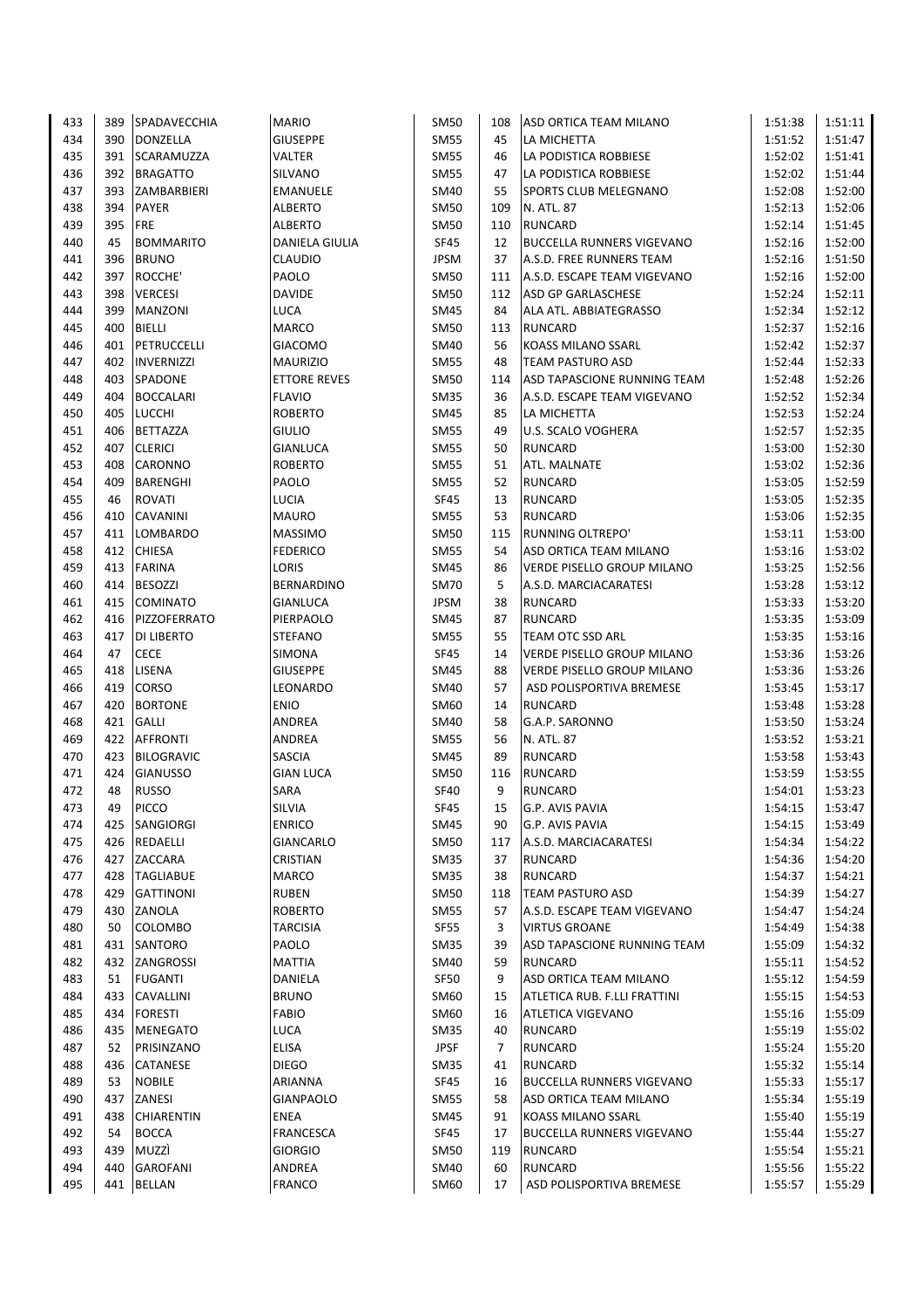| 496        | 442        | <b>DI MAIO</b>                     | LUIGI                               | SM50                       | 120          | <b>ATLETICA VIGEVANO</b>                                 | 1:55:57            | 1:55:29            |
|------------|------------|------------------------------------|-------------------------------------|----------------------------|--------------|----------------------------------------------------------|--------------------|--------------------|
| 497        | 443        | <b>DI LUCCA</b>                    | PIETRO                              | <b>SM55</b>                | 59           | A.S.D. RUN8 TEAM                                         | 1:55:57            | 1:55:43            |
| 498        | 444        | DI MAIO                            | <b>GIUSEPPE</b>                     | SM55                       | 60           | <b>ATLETICA VIGEVANO</b>                                 | 1:55:57            | 1:55:29            |
| 499        | 445        | <b>MAGNANI</b>                     | <b>ROBERTO PASQUALE</b>             | SM60                       | 18           | RUNNING OLTREPO'                                         | 1:56:11            | 1:56:02            |
| 500        | 55         | <b>GROSSINI</b>                    | LARA                                | SF35                       | 8            | RUNCARD                                                  | 1:56:11            | 1:55:56            |
| 501        | 446        | PAGANELLI                          | <b>ALDO</b>                         | SM40                       | 61           | A.S.D. ESCAPE TEAM VIGEVANO                              | 1:56:25            | 1:55:56            |
| 502        | 447        | <b>FRATI</b>                       | <b>MARCO</b>                        | <b>SM55</b>                | 61           | <b>RUNCARD</b>                                           | 1:56:34            | 1:56:27            |
| 503        | 448        | VILLARAGGIA                        | <b>MARCO</b>                        | SM50                       | 121          | <b>RUNCARD</b>                                           | 1:56:35            | 1:56:23            |
| 504        | 449        | <b>BELLONI</b>                     | <b>STEFANO</b>                      | SM55                       | 62           | ASD ORTICA TEAM MILANO                                   | 1:56:49            | 1:56:35            |
| 505        | 450        | <b>CATTONI</b>                     | ALESSANDRO                          | SM45                       | 92           | ASD ORTICA TEAM MILANO                                   | 1:56:54            | 1:56:41            |
| 506        | 56         | <b>MEO</b>                         | <b>INES</b>                         | <b>SF55</b>                | 4            | ASD ORTICA TEAM MILANO                                   | 1:56:56            | 1:56:42            |
| 507        | 57         | <b>BONENTI</b>                     | LAURA                               | <b>SF45</b>                | 18           | <b>RUNCARD</b>                                           | 1:56:56            | 1:56:30            |
| 508        |            | 451 BARCARIOL                      | ARNALDO                             | SM60                       | 19           | <b>RUNCARD</b>                                           | 1:57:02            | 1:56:41            |
| 509        | 58         | <b>AIROLDI</b>                     | <b>ILARIA</b>                       | <b>SF45</b>                | 19           | G.S.D. POD. BUSCHESE                                     | 1:57:07            | 1:56:48            |
| 510        | 452        | <b>BRAMATI</b>                     | PAOLO ANGELO                        | SM60                       | 20           | <b>VAMPIRO ASD</b>                                       | 1:57:10            | 1:56:47            |
| 511        | 453        | <b>RASETO</b>                      | ALESSANDRO                          | <b>SM45</b>                | 93           | ATLETICA VALLE SCRIVIA                                   | 1:57:16            | 1:56:57            |
| 512        | 59         | <b>BROMO</b>                       | <b>ELISABETTA</b>                   | <b>SF35</b>                | 9            | <b>RUNCARD</b>                                           | 1:57:21            | 1:56:44            |
| 513        | 454        | <b>ALEMANI</b>                     | <b>MATTEO</b>                       | <b>SM50</b>                | 122          | <b>RUNCARD</b>                                           | 1:57:26            | 1:56:48            |
| 514        | 455        | <b>CADEI</b>                       | ANDREA                              | SM45                       | 94           | P&C PODISMOECAZZEGGIO                                    | 1:57:32            | 1:57:03            |
| 515        | 60         | LAMPELA                            | ELINA MIRJAMI                       | SF35                       | 10           | A.S.D. ESCAPE TEAM VIGEVANO                              | 1:57:39            | 1:57:21            |
| 516        | 61         | <b>MONTRASIO</b>                   | DANIELA                             | SF50                       | 10           | <b>RUNNERS DESIO</b>                                     | 1:57:41            | 1:57:25            |
| 517        | 62         | RADAELLI                           | <b>MARIA CRISTINA</b>               | <b>SF45</b>                | 20           | <b>RUNNERS DESIO</b>                                     | 1:57:41            | 1:57:26            |
| 518        | 456        |                                    | <b>CLAUDIO</b>                      |                            |              | ATHLETIC CLUB VILLASANTA                                 |                    | 1:57:16            |
|            | 63         | <b>BRAMBILLA</b>                   |                                     | SM60<br><b>SF55</b>        | 21<br>5      |                                                          | 1:57:42            | 1:57:24            |
| 519<br>520 | 64         | <b>MANINI</b>                      | STEFANIA<br><b>CLAUDIA</b>          | <b>SF40</b>                | 10           | <b>VIRTUS GROANE</b><br><b>BUCCELLA RUNNERS VIGEVANO</b> | 1:57:49            |                    |
|            |            | LINSALATA                          |                                     |                            |              |                                                          | 1:57:53            | 1:57:36            |
| 521<br>522 | 457        | <b>AIROLDI</b>                     | <b>ALESSIO</b><br><b>ALESSIO</b>    | <b>SM35</b>                | 42           | <b>RUNCARD</b>                                           | 1:57:58            | 1:57:36<br>1:57:47 |
|            | 458<br>459 | <b>MAZZUCA</b>                     |                                     | SM40                       | 62           | <b>RUNCARD</b>                                           | 1:58:04            |                    |
| 523<br>524 | 65         | <b>COSTADONE</b><br><b>GOLDONI</b> | <b>DAVIDE</b><br><b>NADIA</b>       | SM55<br><b>SF45</b>        | 63<br>21     | <b>RUNCARD</b><br><b>RUNCARD</b>                         | 1:58:06<br>1:58:14 | 1:57:52<br>1:57:50 |
| 525        | 460        |                                    |                                     |                            |              |                                                          |                    | 1:58:08            |
| 526        | 461        | <b>MAIRATI</b>                     | ALESSANDRO<br><b>IVANO TERENZIO</b> | SM45<br><b>SM50</b>        | 95           | <b>RUNCARD</b>                                           | 1:58:17            | 1:58:08            |
|            | 462        | <b>CISTANA</b>                     |                                     |                            | 123          | G.S. LA CECCA BORGOMANERO                                | 1:58:30            |                    |
| 527<br>528 | 66         | <b>IANNETTI</b>                    | <b>FRANCO</b><br>SARA               | SM70                       | 6            | N. ATL. 87                                               | 1:58:31            | 1:58:26<br>1:58:21 |
| 529        | 463        | <b>TESSARIN</b><br><b>CABRINI</b>  | <b>SIMONE</b>                       | SF35                       | 11<br>96     | <b>RUNCARD</b>                                           | 1:58:40            | 1:58:22            |
| 530        | 464        |                                    | <b>GIUSEPPE</b>                     | SM45                       |              | <b>RUNCARD</b>                                           | 1:58:41            | 1:58:27            |
| 531        | 465        | <b>RAMUNDO</b>                     | <b>LUCA</b>                         | <b>SM55</b>                | 64           | CARDATLETICA<br><b>BRONTOLO BIKE ASD</b>                 | 1:58:42            |                    |
| 532        | 67         | <b>MALINI</b>                      | LAURA                               | SM40                       | 63           |                                                          | 1:58:48            | 1:58:15            |
| 533        | 466        | DAL LAGO                           | <b>MARCO RAFFAELE</b>               | <b>SF45</b><br><b>SM55</b> | 22<br>65     | <b>BRONTOLO BIKE ASD</b>                                 | 1:58:48            | 1:58:17            |
|            | 467        | <b>DILETTI</b><br><b>DE ROSA</b>   | <b>ARMANDO</b>                      |                            | 64           | OPERA RUNNERS A.S.D.                                     | 1:58:52            | 1:58:35            |
| 534        |            |                                    |                                     | <b>SM40</b>                | 97           | A.S.D. FREE RUNNERS TEAM                                 | 1:58:53            | 1:58:28            |
| 535        | 468        | <b>BELTRAME</b>                    | SAMUEL                              | <b>SM45</b>                |              | <b>ASD ATLETICA TRECATE</b>                              | 1:58:55            | 1:58:34            |
| 536        | 68         | PENINI                             | <b>IVANA</b>                        | <b>SF40</b>                | 11           | <b>BUCCELLA RUNNERS VIGEVANO</b>                         | 1:59:01            | 1:58:44            |
| 537        | 469        | <b>LEO</b>                         | <b>LUCA</b>                         | SM35                       | 43           | <b>RUNCARD</b>                                           | 1:59:03            | 1:58:50            |
| 538        | 470        | PARACHINI                          | <b>FABIO</b>                        | <b>SM55</b>                | 66           | ASD TAPASCIONE RUNNING TEAM                              | 1:59:07            | 1:58:46            |
| 539        | 69         | <b>CUZZONI</b>                     | <b>ANNA</b>                         | <b>SF55</b>                | 6            | A.S.D. RUN8 TEAM                                         | 1:59:09            | 1:58:48            |
| 540        | 471        | CAZZALINI                          | <b>MASSIMO</b>                      | <b>SM50</b>                | 124          | G.S.D. POD. BUSCHESE                                     | 1:59:10            | 1:58:50            |
| 541        | 70         | <b>DOTUR</b>                       | SNJEZANA                            | SF55                       | 7            | AMATORI MASTERS NOVARA                                   | 1:59:13            | 1:59:00            |
| 542        | 472        | SETTA                              | LUCA                                | <b>SM35</b>                | 44           | RUNCARD                                                  | 1:59:18            | 1:58:48            |
| 543        | 473        | <b>SAMPIETRO</b>                   | ALESSANDRO                          | SM50                       | 125          | ATL. LAMBRO MILANO                                       | 1:59:18            | 1:58:51            |
| 544        | 474        | <b>VENTURA</b>                     | STEFANO                             | SM40                       | 65           | ASD GP GARLASCHESE                                       | 1:59:26            | 1:59:12            |
| 545        | 71         | <b>MALAGOLI</b>                    | SILVIA MARINA                       | SF45                       | 23           | ASD GP GARLASCHESE                                       | 1:59:26            | 1:59:13            |
| 546        |            | 475   MILAN                        | <b>MORENO</b>                       | SM45                       | 98           | ASD GP GARLASCHESE                                       | 1:59:26            | 1:59:13            |
| 547        | 72         | <b>TRABATTONI</b>                  | AMALIA                              | SF65                       | $\mathbf{1}$ | U.S. SAN MAURIZIO                                        | 1:59:32            | 1:59:09            |
| 548        |            | 476 BENVENUTI                      | PAOLO                               | SM50                       | 126          | <b>RUNCARD</b>                                           | 1:59:33            | 1:59:30            |
| 549        | 477        | <b>MARANI</b>                      | CELSO                               | SM60                       | 22           | A.S.D. BIPEDI                                            | 1:59:36            | 1:59:07            |
| 550        | 478        | <b>CORRADINI</b>                   | <b>IVAN</b>                         | <b>JPSM</b>                | 39           | A.S.D. BIPEDI                                            | 1:59:36            | 1:59:07            |
| 551        | 73         | <b>RIDELLA</b>                     | <b>FRANCESCA</b>                    | <b>JPSF</b>                | 8            | <b>RUNCARD</b>                                           | 1:59:38            | 1:59:10            |
| 552        | 74         | ERCOLANELLI                        | VITTORIA                            | <b>JPSF</b>                | 9            | <b>RUNCARD</b>                                           | 1:59:39            | 1:59:11            |
| 553        | 479        | <b>MAURI</b>                       | <b>GIANLUCA</b>                     | <b>JPSM</b>                | 40           | <b>RUNCARD</b>                                           | 1:59:56            | 1:59:25            |
| 554        | 75         | <b>BONAGURO</b>                    | ROSSELLA                            | SF60                       | 3            | G.T.A. CREMA                                             | 1:59:57            | 1:59:35            |
| 555        | 480        | BARZAGHI                           | <b>GIUSEPPE</b>                     | <b>SM55</b>                | 67           | ATHLETIC CLUB VILLASANTA                                 | 2:00:01            | 1:59:35            |
| 556        | 76         | <b>POLOMSKY</b>                    | PETRA ANGELA                        | SF55                       | 8            | A.S.D. ESCAPE TEAM VIGEVANO                              | 2:00:16            | 2:00:02            |
| 557        | 481        | SOGNE                              | ALDO                                | SM60                       | 23           | <b>RUNNERS BERGAMO</b>                                   | 2:00:30            | 2:00:10            |
| 558        | 77         | LESMO                              | <b>ELENA</b>                        | <b>SF45</b>                | 24           | N. ATL. 87                                               | 2:00:36            | 2:00:28            |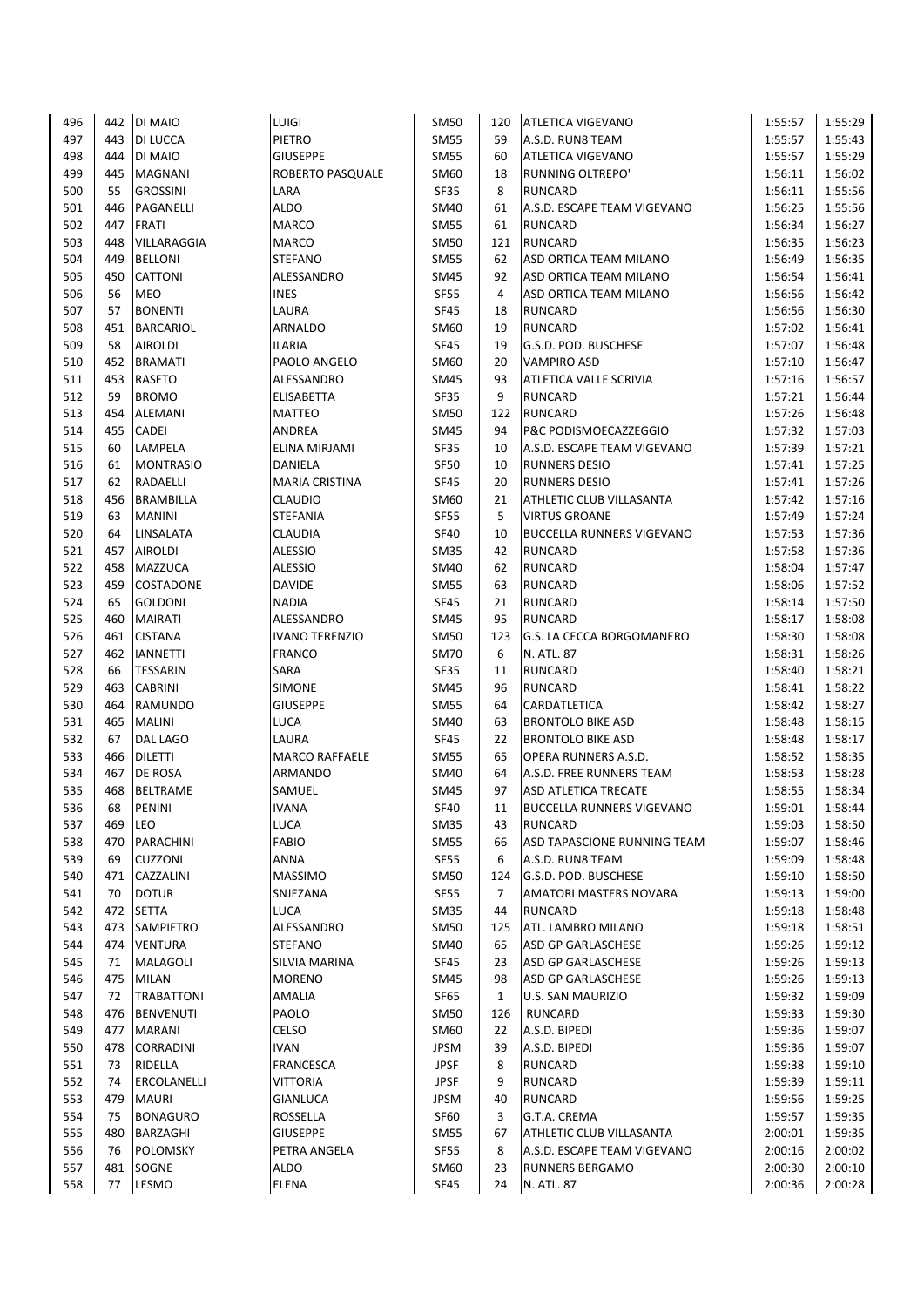| 559 | 78         | <b>ORSI</b>         | <b>IMELDA</b>             | SF55        | 9   | ATHLETIC CLUB VILLASANTA                            | 2:00:47 | 2:00:22 |
|-----|------------|---------------------|---------------------------|-------------|-----|-----------------------------------------------------|---------|---------|
| 560 | 482        | <b>RANDON</b>       | <b>EUGENIO</b>            | SM65        | 13  | CANOTTIERI MILANO                                   | 2:01:25 | 2:01:14 |
| 561 | 483        | <b>TAMBUZZI</b>     | <b>ROBERTO</b>            | SM45        | 99  | <b>VAMPIRO ASD</b>                                  | 2:01:37 | 2:01:14 |
| 562 | 484        | <b>FABOZZI</b>      | <b>GIUSEPPE</b>           | <b>SM50</b> | 127 | <b>ASD GP GARLASCHESE</b>                           | 2:01:37 | 2:01:25 |
| 563 | 485        | <b>STELLA</b>       | <b>GIOVANNI</b>           | <b>SM55</b> | 68  | S.G.M. FORZA E CORAGGIO                             | 2:01:41 | 2:01:14 |
| 564 | 486        | <b>GROLLA</b>       | <b>MARIO</b>              | SM45        | 100 | <b>RUNCARD</b>                                      | 2:02:02 | 2:01:34 |
| 565 | 487        | SCARAMUZZINO RIZZO  | <b>GIUSEPPE</b>           | SM40        | 66  | <b>OMBRIANO RUNNING</b>                             | 2:02:07 | 2:01:48 |
| 566 | 79         | LOCATI              | <b>ANTONELLA</b>          | SF50        | 11  | <b>VIRTUS GROANE</b>                                | 2:02:09 | 2:01:56 |
| 567 | 80         | <b>CORTICELLI</b>   | SILVIA                    | SF50        | 12  | ROAD RUNNERS CLUB MILANO                            | 2:02:25 | 2:01:58 |
| 568 | 488        | <b>IOZZI</b>        | <b>GABRIELE ANDREA</b>    | <b>SM45</b> | 101 | A.S.D. ESCAPE TEAM VIGEVANO                         | 2:02:42 | 2:02:11 |
| 569 | 489        | SASSONE             | <b>GIAN LUCA</b>          | <b>SM50</b> | 128 | <b>NOVARA CHE CORRE</b>                             | 2:02:53 | 2:02:23 |
| 570 | 81         | <b>PINTUS</b>       | LAURA                     | <b>SF45</b> | 25  | <b>GRUPPO PODISTI CIARLASCHI</b>                    | 2:03:05 | 2:02:30 |
| 571 | 490        | <b>SITZIA</b>       | GIANNI                    | <b>SM50</b> | 129 | <b>GRUPPO PODISTI CIARLASCHI</b>                    | 2:03:06 | 2:02:30 |
| 572 | 491        | <b>FABBRI</b>       | AMEDEO                    | SM65        | 14  | G.A.U. GIOVANI AMICI UNITI                          | 2:03:31 | 2:03:15 |
| 573 | 492        | <b>BAIARDI</b>      | <b>MORGAN</b>             | <b>JPSM</b> | 41  | ASD POLISPORTIVA BREMESE                            | 2:03:34 | 2:03:15 |
| 574 | 493        | <b>ADONE</b>        | VITO                      | <b>SM55</b> | 69  | <b>RUNCARD</b>                                      | 2:03:34 | 2:03:10 |
| 575 | 494        | ANGELOZZI           | ADALBERTO                 | <b>SM55</b> | 70  | PODISTICA ARONA                                     | 2:03:48 | 2:03:24 |
| 576 | 82         | <b>MANERA</b>       | <b>MICHELA</b>            | <b>SF45</b> | 26  | <b>RUNCARD</b>                                      | 2:04:09 | 2:03:55 |
| 577 | 495        | <b>RUGGIERO</b>     | <b>AGOSTINO</b>           | SM40        | 67  | ROAD RUNNERS CLUB MILANO                            | 2:04:30 | 2:03:53 |
| 578 | 496        | <b>FIORI</b>        | <b>ALBERTO</b>            | <b>SM55</b> | 71  | ASD ORTICA TEAM MILANO                              | 2:04:33 | 2:04:19 |
| 579 | 83         | <b>BREZIGIA</b>     | <b>ENRICA</b>             | <b>SF55</b> | 10  | <b>ATLETICA VIGEVANO</b>                            | 2:04:39 | 2:04:15 |
| 580 | 497        | <b>MARIN</b>        | <b>ROBERTO</b>            | SM40        | 68  |                                                     | 2:04:39 | 2:04:08 |
|     |            |                     |                           |             |     | <b>NOVARA CHE CORRE</b>                             |         | 2:04:09 |
| 581 | 498<br>499 | <b>ASPESI</b>       | CRISTIANO                 | <b>JPSM</b> | 42  | <b>NOVARA CHE CORRE</b><br>A.S.D. FREE RUNNERS TEAM | 2:04:39 |         |
| 582 |            | <b>FESTA</b>        | DIEGO ANDREA              | SM45        | 102 |                                                     | 2:04:40 | 2:04:14 |
| 583 | 84         | <b>SILVESTRE</b>    | <b>ELISA</b>              | <b>SF45</b> | 27  | <b>FRIESIAN TEAM</b>                                | 2:04:43 | 2:04:18 |
| 584 | 500        | GARAVAGLIA          | MARCO                     | <b>SM45</b> | 103 | <b>U.S. SCALO VOGHERA</b>                           | 2:04:45 | 2:04:21 |
| 585 | 85         | <b>MOSELE</b>       | <b>ALESSIA</b>            | <b>SF35</b> | 12  | <b>NOVARA CHE CORRE</b>                             | 2:04:48 | 2:04:18 |
| 586 | 501        | ZILIANI             | <b>GIOVANNI</b>           | SM55        | 72  | <b>RUNCARD</b>                                      | 2:04:51 | 2:04:25 |
| 587 | 86         | <b>DAMETTI</b>      | DANIELA                   | SF50        | 13  | ROAD RUNNERS CLUB MILANO                            | 2:04:53 | 2:04:35 |
| 588 | 87         | <b>ZECCHINA</b>     | <b>MONICA</b>             | SF35        | 13  | TEAM OTC SSD ARL                                    | 2:05:03 | 2:04:38 |
| 589 | 88         | <b>BOMBELLI</b>     | LETIZIA                   | <b>SF40</b> | 12  | POL. UNICREDIT                                      | 2:05:08 | 2:04:36 |
| 590 | 89         | ARALDI              | ELENA MARIA VITTOR        | SF35        | 14  | PFIZER ITALIA RUNNING TEAM                          | 2:05:08 | 2:04:36 |
| 591 | 90         | CARESANO            | RAFFAELLA                 | <b>SF55</b> | 11  | <b>RUNCARD</b>                                      | 2:05:16 | 2:04:56 |
| 592 | 502        | <b>CANTONE</b>      | <b>CLAUDIO</b>            | SM55        | 73  | <b>RUNCARD</b>                                      | 2:05:22 | 2:05:01 |
| 593 | 503        | <b>MONTI</b>        | LUIGI                     | SM70        | 7   | <b>CAMPUS VARESE RUNNERS</b>                        | 2:05:28 | 2:05:06 |
| 594 | 504        | <b>FRIGNANI</b>     | <b>GIORGIO</b>            | <b>SM55</b> | 74  | N. ATL, 87                                          | 2:05:35 | 2:05:16 |
| 595 | 505        | <b>ROSSI</b>        | <b>GIOVANNI</b>           | SM45        | 104 | <b>VERDE PISELLO GROUP MILANO</b>                   | 2:05:39 | 2:05:09 |
| 596 | 506        | <b>IEVA</b>         | <b>FRANCESCO</b>          | SM45        | 105 | ASD ORTICA TEAM MILANO                              | 2:05:52 | 2:05:45 |
| 597 | 507        | <b>FIANCHINI</b>    | <b>FRANCESCO</b>          | SM45        | 106 | <b>RUNCARD</b>                                      | 2:05:57 | 2:05:34 |
| 598 | 508        | MARCINNO'           | <b>GIUSEPPE</b>           | <b>SM45</b> | 107 | <b>AZZURRA GARBAGNATE M.SE</b>                      | 2:06:49 | 2:06:17 |
| 599 |            | 509 PASUQUIN        | <b>RENATO</b>             | <b>SM55</b> | 75  | <b>RUNCARD</b>                                      | 2:06:50 | 2:06:32 |
| 600 | 510        | <b>ALTOMARE</b>     | <b>TONY JOZEF GABRIEL</b> | SM55        | 76  | <b>RUNCARD</b>                                      | 2:06:53 | 2:06:21 |
| 601 | 511        | <b>BISACCHI</b>     | ANDREA                    | SM65        | 15  | <b>MARATONETI GENOVESI</b>                          | 2:07:18 | 2:07:02 |
| 602 | 91         | <b>BERNASCHI</b>    | ALESSIA                   | SF45        | 28  | <b>RUNCARD</b>                                      | 2:07:23 | 2:06:58 |
| 603 |            | 512 PIANA           | <b>MAURIZIO</b>           | <b>SM55</b> | 77  | <b>RUNCARD</b>                                      | 2:07:35 | 2:07:22 |
| 604 | 92         | <b>GILBERTI</b>     | ALESSANDRA                | SF50        | 14  | <b>RUNCARD</b>                                      | 2:07:43 | 2:07:17 |
| 605 | 513        | <b>NESPOLI</b>      | <b>VITO</b>               | SM65        | 16  | ATL. VIS NOVA GIUSSANO                              | 2:07:51 | 2:07:27 |
| 606 | 93         | TUZZA               | BARBARA                   | SF50        | 15  | VERDE PISELLO GROUP MILANO                          | 2:07:51 | 2:07:26 |
| 607 | 514        | <b>GELMINI</b>      | <b>MARCO</b>              | SM40        | 69  | <b>RUNCARD</b>                                      | 2:07:52 | 2:07:31 |
| 608 | 94         | PESSI               | ILARIA RAFFAELLA          | SF45        | 29  | ROAD RUNNERS CLUB MILANO                            | 2:08:03 | 2:07:44 |
| 609 | 95         | <b>MIGANI</b>       | <b>MONICA</b>             | SF50        | 16  | <b>VIRTUS GROANE</b>                                | 2:08:06 | 2:07:41 |
| 610 | 515        | D'ONOFRIO           | SALVATORE                 | SM45        | 108 | <b>RUNCARD</b>                                      | 2:08:27 | 2:08:06 |
| 611 | 516        | <b>BRAGA</b>        | ANGELO                    | <b>SM55</b> | 78  | G.P. AVIS PAVIA                                     | 2:08:28 | 2:08:04 |
| 612 | 517        | <b>REPOSI</b>       | MATTEO                    | SM45        | 109 | G.P. AVIS PAVIA                                     | 2:08:28 | 2:08:05 |
| 613 | 518        | <b>BOARETTO</b>     | <b>FLAVIO</b>             | SM60        | 24  | G.P. AVIS PAVIA                                     | 2:08:28 | 2:08:04 |
| 614 | 96         | PITTATORE LEONE     | <b>NADIA</b>              | <b>SF45</b> | 30  | G.P. AVIS PAVIA                                     | 2:08:28 | 2:08:05 |
| 615 | 519        | <b>CLEMENTI</b>     | LUCA                      | <b>SM55</b> | 79  | G.S. LA CECCA BORGOMANERO                           | 2:08:55 | 2:08:43 |
| 616 | 97         | LA GAMBA            | ROSSELLA                  | <b>SF40</b> | 13  | <b>CORRERE OLTRE ASD</b>                            | 2:08:55 | 2:08:43 |
| 617 | 520        | <b>SGUAITAMATTI</b> | <b>BRUNO</b>              | SM65        | 17  | <b>RUNCARD</b>                                      | 2:09:10 | 2:08:43 |
| 618 | 521        | <b>CORNIANI</b>     | <b>FRANCESCO</b>          | SM60        | 25  | N. ATL. 87                                          | 2:09:11 | 2:08:52 |
| 619 | 522        | <b>CASTOLDI</b>     | PIERGIGI                  | SM50        | 130 | <b>ATLETICA VIGEVANO</b>                            | 2:09:18 | 2:09:11 |
| 620 | 98         | <b>GROPPELLI</b>    | KATIA MARIA               | SF50        | 17  | <b>RUNCARD</b>                                      | 2:09:20 | 2:09:06 |
| 621 |            | 523 MENNA           | <b>MARCO</b>              | SM45        | 110 | MARCIATORI SAN GIORGIO                              | 2:09:34 | 2:09:24 |